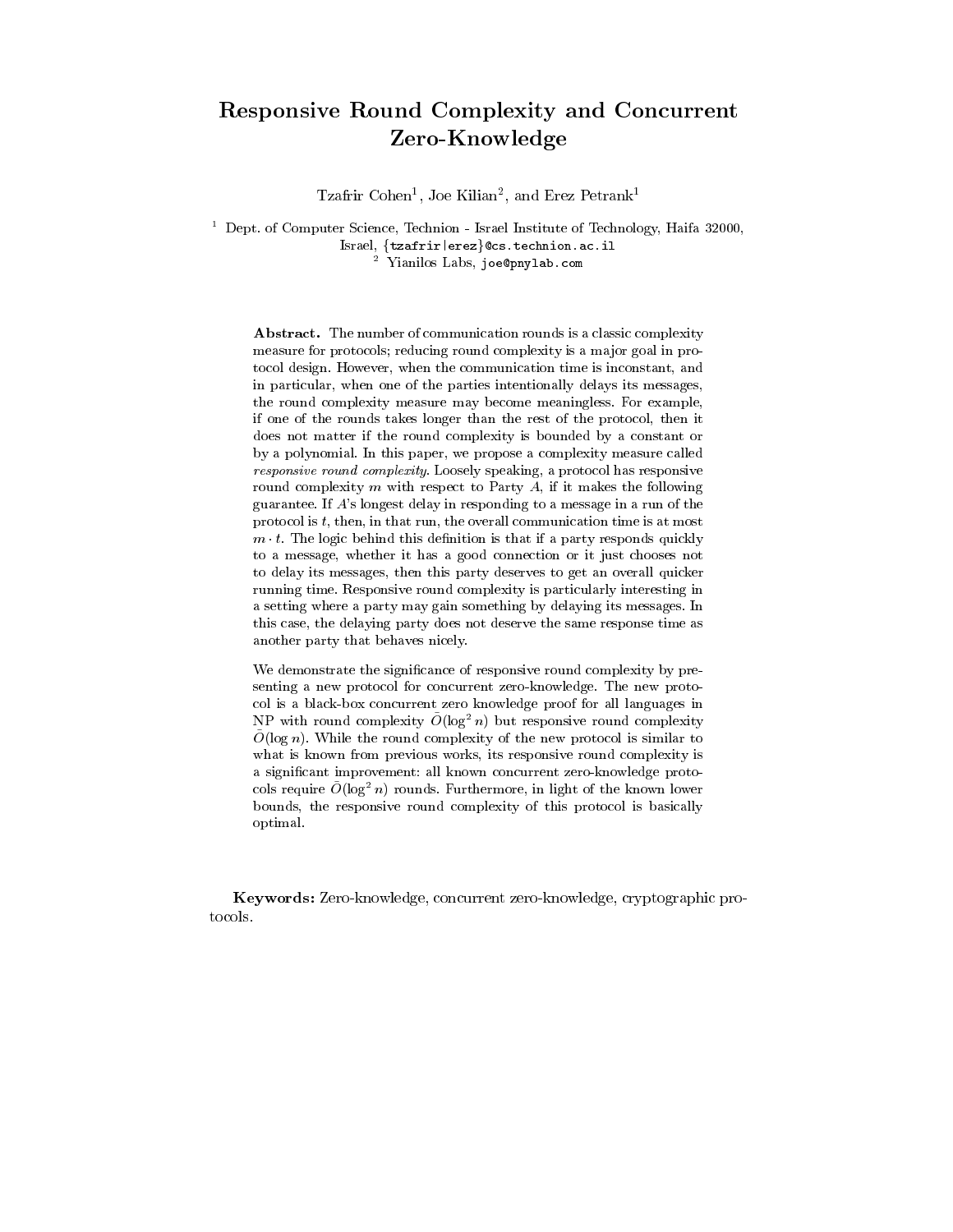# Introduction  $\mathbf{1}$

In this work, we study a new measure related to the round complexity of protocols. We propose a notion of *responsive round complexity* that properly relates the running time of the protocol with the response time of each of the parties. Finally, we show how to improve state-of-the-art concurrent zero-knowledge protocols with respect to their responsive round complexity, and obtain an (almost) optimal protocol with respect to its responsive round complexity.

#### $1.1$ Round complexity

The number of rounds in a run of a protocol can be a major time-consuming component. Therefore, round complexity is one of the important complexity measures of protocols. However, a protocol's round complexity is not always directly proportional to its time complexity. The reason is that communication rounds do not always have the same length. Thus, for example, if the length of one of the rounds exceeds the accumulative length of all the other rounds, the round complexity does not tell us anything about the time complexity.

The difference in the length of communication rounds may be a result of two different reasons. One is that the network is unstable and communication times vary during the run of the protocol. The second possible reason is that one of the parties may delay its messages. It is sometimes useful for a party to delay its answer in the protocol until something happens. For example, it may delay its answer until it obtains information from another source, or it may try to foil timing assumptions made by other parties in the protocol.

We propose a new complexity measure called *responsive round complexity*. Our intention is to relate the overall running time of a party to its response time. By this measure, each party gets a guarantee on the overall communication time, which relates to the longest delay it imposes on the run of the protocol. A party that always responds quickly gets a good guarantee on the overall communication time, and a party that sometimes responds slowly gets a poor guarantee on the overall communication time.

In this extended abstract we concentrate on the two-party case. An extension of the definition to multi-party protocols is straightforwards.

**Definition 1.1. Response time:** We say that the response time of a party A in round i of a specific run  $\sigma$  of a protocol  $\Pi$  is t, if  $\Pi$  in run  $\sigma$  tells A to send a message in round i, and t is the length of the time interval starting from the time B sent its message in round  $i-1$  and ending at the time B received A's response of round i. (If A is not supposed to send a message in round i, then its response time is 0 for round i.) The response time of A in run  $\sigma$  of protocol  $\Pi$ is the maximum over all rounds  $i$  of  $A$ 's response time in round  $i$ .

**Definition 1.2.** Responsive time complexity: We say that a protocol  $\Pi$  has responsive round complexity  $m$  with respect to Party  $A$ , if for any possible run  $\sigma$  of Protocol  $\Pi$ , the overall communication time does not exceed  $t \cdot m$  where t is A's response time in Run  $\sigma$  of Protocol  $\Pi$ .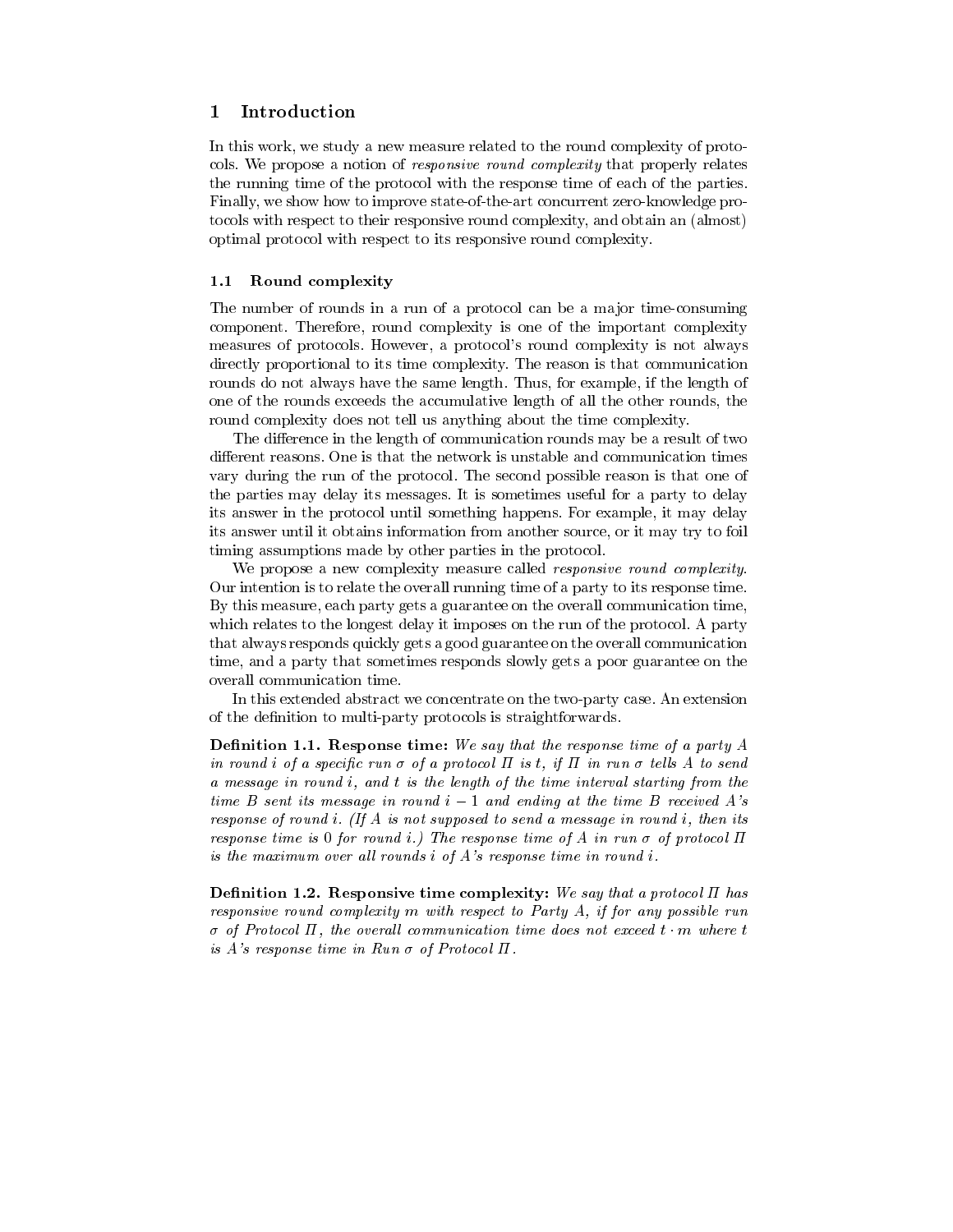Note that if all rounds are equally long in all runs of the protocol, then the responsive round complexity measure with respect to each of the two parties equals the (standard) round complexity measure<sup>1</sup>.

Our primary interest in this notion is for cases when a party actually delays its messages to gain something; our goal is to develop protocols in which purposeful delays merely punishes the delayer. However, we note that the guarantee of our protocol also holds for networks with unstable or heterogeneous communication links. Parties will be (unfairly) punished for network delays beyond their control, but this punishment will be roughly proportional to the inherent delays. Thus, someone with a slow connection will obtain slow service, but will not be starved, as would be the case if a protocol simply timed-out on slow participants.

We demonstrate the usefulness of the new notion by using it for analyzing concurrent zero-knowledge protocols and constructing a new protocol with an (almost) optimal responsive round complexity.

#### $1.2$ Concurrent zero knowledge

Zero-knowledge interactive proofs as presented by Goldwasser, Micali, and Rackoff [16] are proofs that yield no knowledge but the validity of the proven assertion. These proof systems have proven important tools for a variety of cryptographic applications. However, the original definition of zero-knowledge considers security only in a restricted scenario in which the prover and the verifier execute the proof disconnected from the rest of the computing environment.

In recent years, several papers have studied the affect of a modern computing environment on the security of zero-knowledge. In particular, many computers today are connected through networks in which connections are maintained in parallel asynchronous sessions. It would be common to find several connections (such as FTP, Telnet, an internet browser, etc.) running together on a single workstation. Can zero-knowledge protocols be trusted in such an environment?

Zero-knowledge in a concurrent environment was first explored by Feige [12], and by Dwork, Naor, and Sahai [10]. Dwork, Naor and Sahai denoted zeroknowledge protocols that are robust to asynchronous composition *concurrent* zero-knowledge protocols. They observed that several known zero-knowledge proofs, with a straightforward adaptation of their original simulation to the asynchronous environment, may cause the simulator to work exponential time. Thus, it seems that the zero-knowledge property does not necessarily carry over to the asynchronous setting.

Kilian, Petrank, and Rackoff [19] gave the first lower bound for concurrent zero-knowledge, showing that any language that has a 4-round blackbox concurrent zero-knowledge interactive proof or argument is in BPP. Thus, a large class of known zero-knowledge interactive proofs and arguments for non-trivial languages do not remain zero-knowledge in an asynchronous environment. Rosen

Here, we adopt the measure by which a round consists of two messages: one from Party  $A$  to Party  $B$  and the other is the response of  $B$  to  $A$ .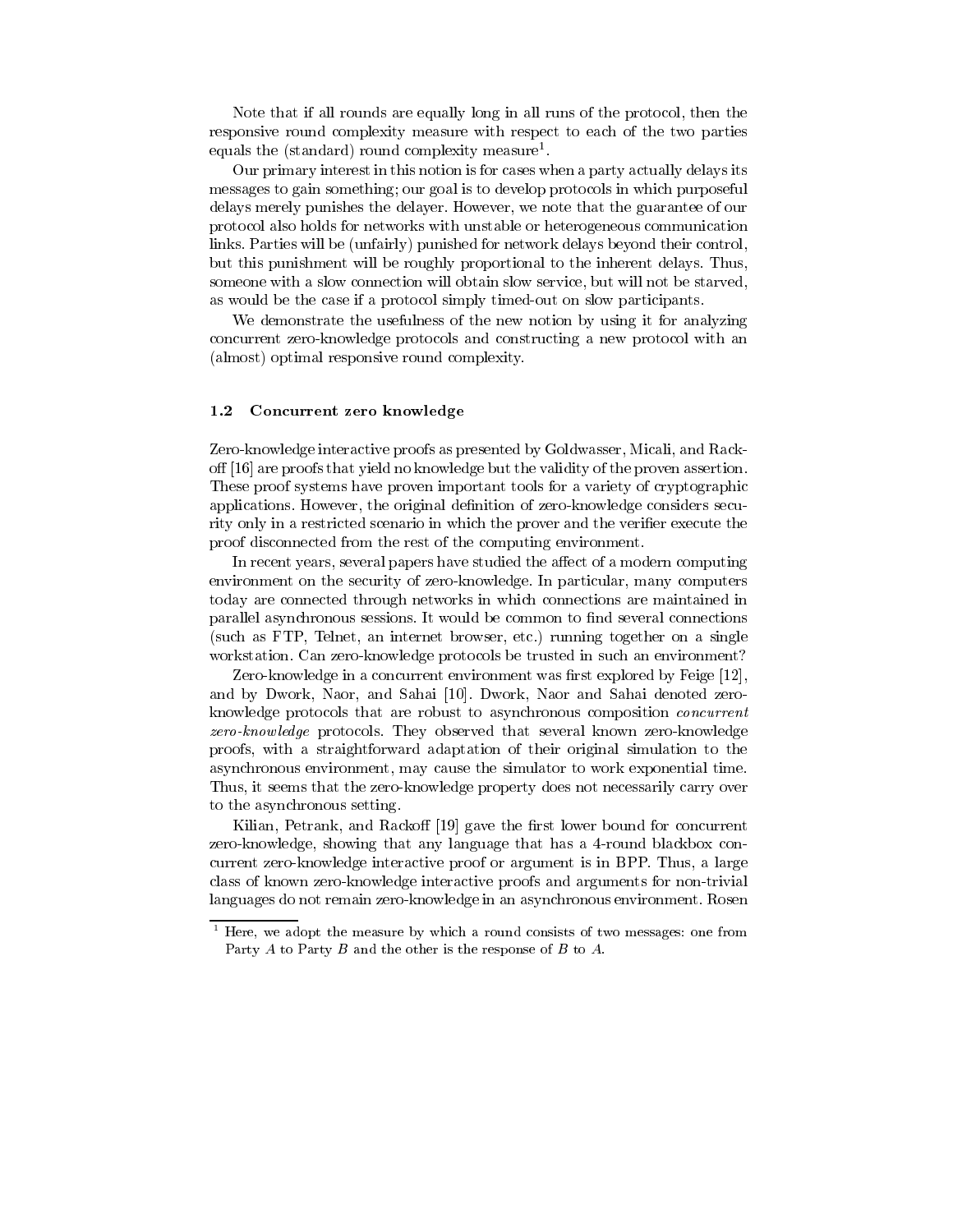[25] has improved this lower bound from from 4 rounds to 7. Canetti, Kilian, Petrank and Rosen [5] have substantially improved the lower bound to  $\Omega(\log k)^2$ The parameter  $k$  is the security parameter. A polynomial in  $k$  bounds the length of the inputs, the number of proofs that may start concurrently, and the time complexity that the parties spend in the protocol.

On the other hand, Richardson and Kilian [24] exhibited a concurrent zeroknowledge proof for any language in NP. Their protocol requires polynomially many rounds in  $k$ . Kilian and Petrank [18] substantially narrow the gap between the upper bound and the lower bounds. Using a different simulator, they provide a tighter security analysis for the Richardson-Kilian protocol, and show that it remains concurrent zero knowledge when run with only  $\omega(\log^2 k)$  rounds.

How do these results translate to responsive round complexity? Zero-knowledge is about providing security to the prover. Thus, we expect the prover to follow the protocol and not delay its answers. The verifier is the bad guy, who may choose to deviate from what the protocol dictates in order to get knowledge from the prover. Thus, the verifier may delay its answers, and we would like to investigate how protocols behave in this case. It seems fair to provide quicker service (overall communication time) to verifiers that respond quickly and do not delay their answers. Verifiers that do delay their answers may get an overall slower run of the protocol. Responsive round complexity guarantees that the overall communication time is proportional to the longest delay of the verifier.

Looking at the best known upper bound protocol in [18], it is easy to see that the responsive round complexity with respect to the verifier is equivalent to its round complexity in stable networks. The verifier may simply keep its response time steady, and then the two measures equate. This is the best known protocol with respect to responsive time complexity, and it has responsive time complexity of any function m satisfying  $m = \omega(\log^2 k)$ .

If we look at the best known lower bound in [5], it provides a specific schedule such that if the protocol does not have enough rounds, no black box simulator can simulate it in this schedule. In the demonstrated schedule each verifier has its own response time, but each of the verifiers does not change its response time during the proof. Thus, the lower bound holds also for responsive round complexity, and we cannot do better than  $\Omega(\log k)$ .

In this paper we present a new concurrent zero-knowledge proof for all languages in NP that has responsive round complexity  $m$  for any function  $m = \omega(\log k)$ . Namely, the responsive round complexity of this protocol can be set to any function asymptotically larger than  $\log k$ . Thus, we get an algorithm whose responsive round complexity is almost optimal (up to a factor of at most  $O(\log^2 \log k)$ . Thus, any verifier that does not delay its messages (or even just does not change the delay from round to round) is guaranteed a round complexity of  $\tilde{O}(\log k)$ . Verifiers that do delay their messages get a protocol whose running time is at most  $\tilde{O}(\log k)$  times the longest delay they choose to use.

<sup>&</sup>lt;sup>2</sup> The "twiddle" notation neglects multiplicative factors that are polylogarithmic in the main term.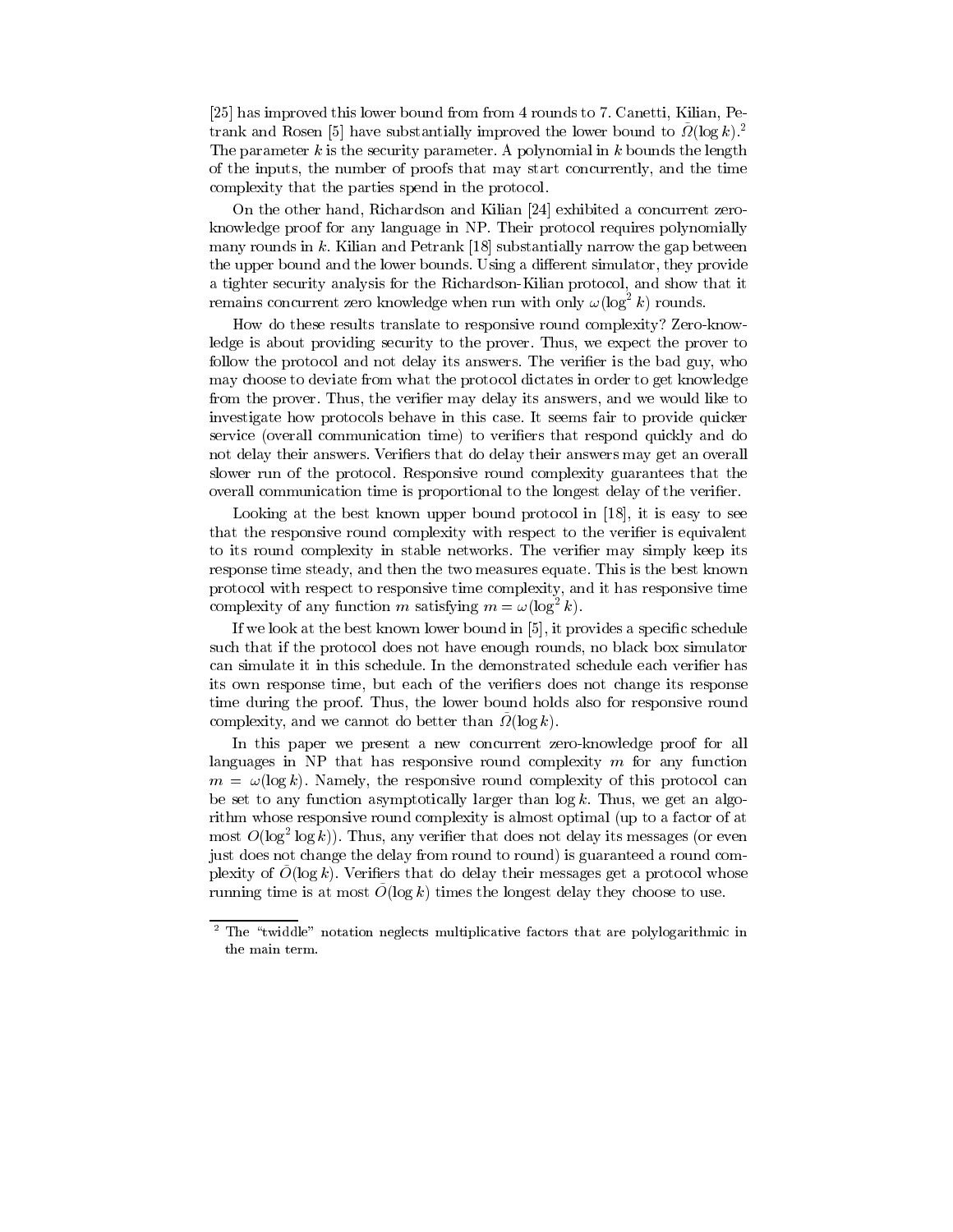In a recent breakthrough work, Barak [1] gives a concurrent zero-knowledge for NP which is not black-box and requires only a constant number of rounds. A slight drawback of this protocol is that the maximum number k of concurrent sessions tolerated must be predetermined in advance, and the communication required by this protocol is proportional to the chosen polynomial. Our protocol, like previous black-box protocols, is robust against any polynomial number of concrrent sessions, and its overall communication is independent of the number of sessions.

#### 1.3 Techniques

One set of previous protocols  $[24,18]$  ignore the timing of the messages and consider only their order; black-box simulatable protocols exist in the general model, though with high round complexity. Another approach is taken by the protocols of  $[10,11]$ . In this approach, strong restrictions are enforced (or assumed) on the ratio between the slowest and longest response times, simplifying the task of producing a simulation, and allowing for constant-round protocols. One interpretation (and implementation) of this restriction is that verifiers with slow response times are treated as malicious, their responses are rejected.

Our approach is intermediate between these two approaches. As with the latter approach, we do take response times into consideration, but as with the first approach we place no restriction on these delays. Instead, we monitor the delays and "punish" verifiers with long delays, though in a proportionate fashion. Each verifier has an associated response time that is doubled when the verifier does not respond in time. Thus, there are  $O(\log k)$  sets of verifiers, each set containing verifiers responding at around the same time. The prover may delay its answers to each verifier to match its delays with those of the verifier. For each set, we use techniques similar to those in  $[10,11]$  to simulate the conversations with verifiers in this set. We then show that simulating the  $O(\log k)$  sets together is still doable in polynomial time.

#### $1.4$ Contributions

The first contribution of this work is in proposing the notion of responsive round complexity. We feel that this notion may be useful in settings when one of the parties may gain something from delaying its responses. A guarantee on the responsive round complexity provides a guarantee on the time complexity such that each party "gets what it deserves".

Our second contribution is in providing a concurrent blackbox zero-knowledge protocol with almost optimal responsive round complexity. Our design uses the protocol of  $[24.18]$  as a subroutine; its main technical contribution is a method for restarting this subroutine so as to obtain a better protocol in practice.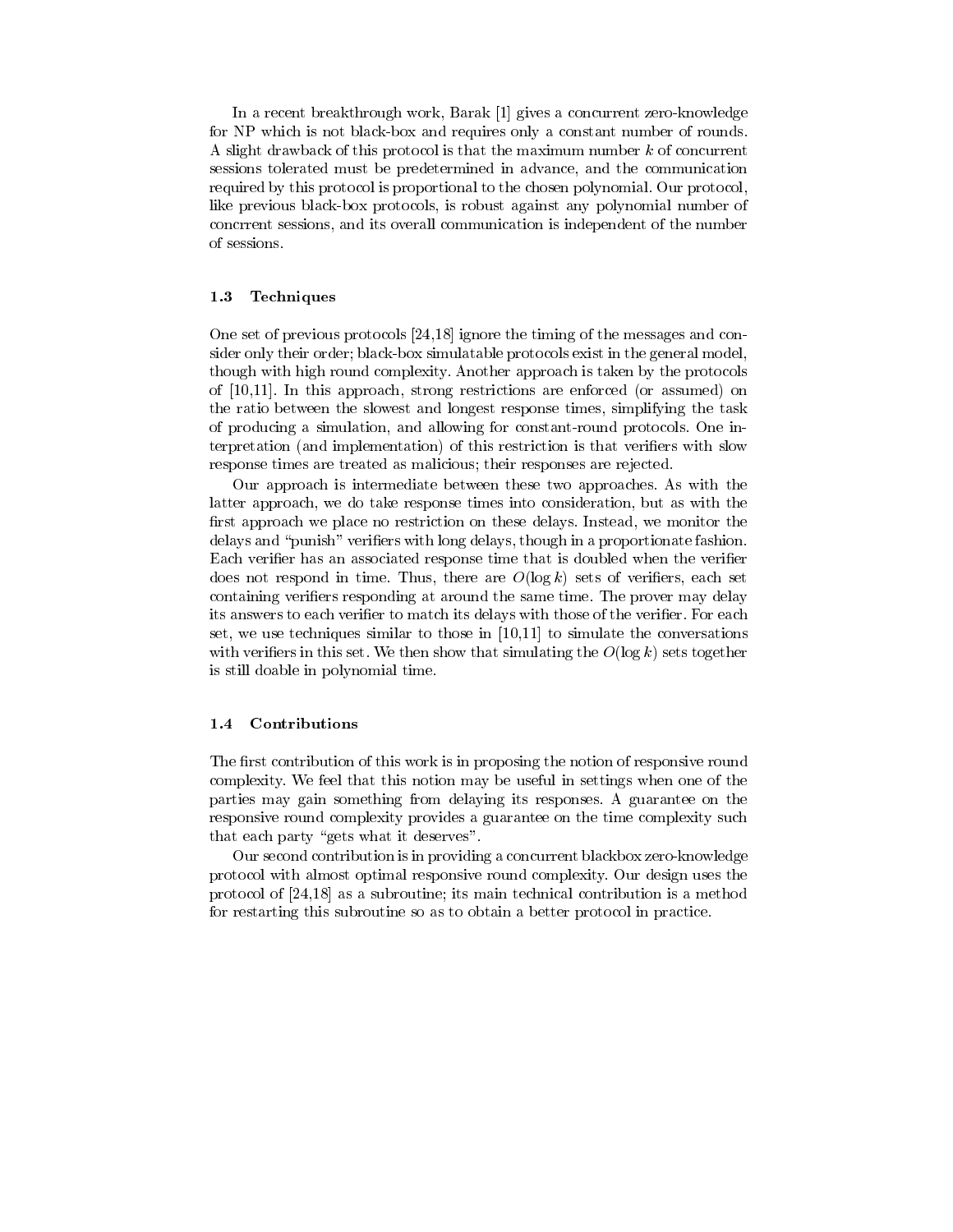#### 1.5 **Related work**

Our notion of responsive-round complexity is of course related to the vast literature on distributed algorithms, and continues the program of studying zeroknowledge in distributed settings.<sup>3</sup> We do point out the difference between our notion and the most commonly used distributed model. In the standard distributed model, an adversary can speed up responses in worst case fashion; we require that all parties give a "correct" output by the end of the protocol. In our model, we impose additional requirement on when individual parties finish (give a final output); parties whose responses have been sped up may have to finish long before the end of the protocol as a whole. (Here, the "protocol" is the collective set of interactive proofs)

Several recent works have overcome the difficulty of the asynchronous setting by putting limits on the asynchronisity of the system (timing assumptions)  $[10,11,6,9]$  or by making some set-up assumptions on the environment (such as a public key infrastructure)  $[7,4]$ .

#### $1.6$ Terminology

Some words on the terminology we are using. By zero-knowledge we mean computational zero-knowledge, i.e., the distribution output by the simulation is polynomial-time indistinguishable from the distribution of the views of the verifier in the original interaction. Our proof is black-box zero-knowledge. The proof will be perfectly sound, i.e., we will construct an interactive proof, yet it will be possible to run the prover in polynomial time given a witness to the NP assertion that the prover is making.

#### 1.7 Guide to the paper

In Section 2 we go over the preliminaries. We state our main result in Sect. 3. We provide an overview on the protocol and proof in Sect. 4. The protocol itself is presented in Sect. 5, the simulator to the protocol is presented in Sect. 6, and the analysis of the simulator is given in Sect. 7.

# $\overline{2}$ Preliminaries

#### $2.1$ Zero-knowledge proofs

Let us recall the concept of interactive proofs, as presented by  $[16]$ . For formal definitions and motivating discussions the reader is referred to [16].

**Definition 2.1.** A protocol between a (computationally unbounded) prover P and a (probabilistic polynomial-time) verifier  $V$  constitutes an interactive proof for a language L if there exists a negligible function  $\varepsilon$  such that

Indeed, we would not be surprised if quite similar definitions have been proposed in this literature.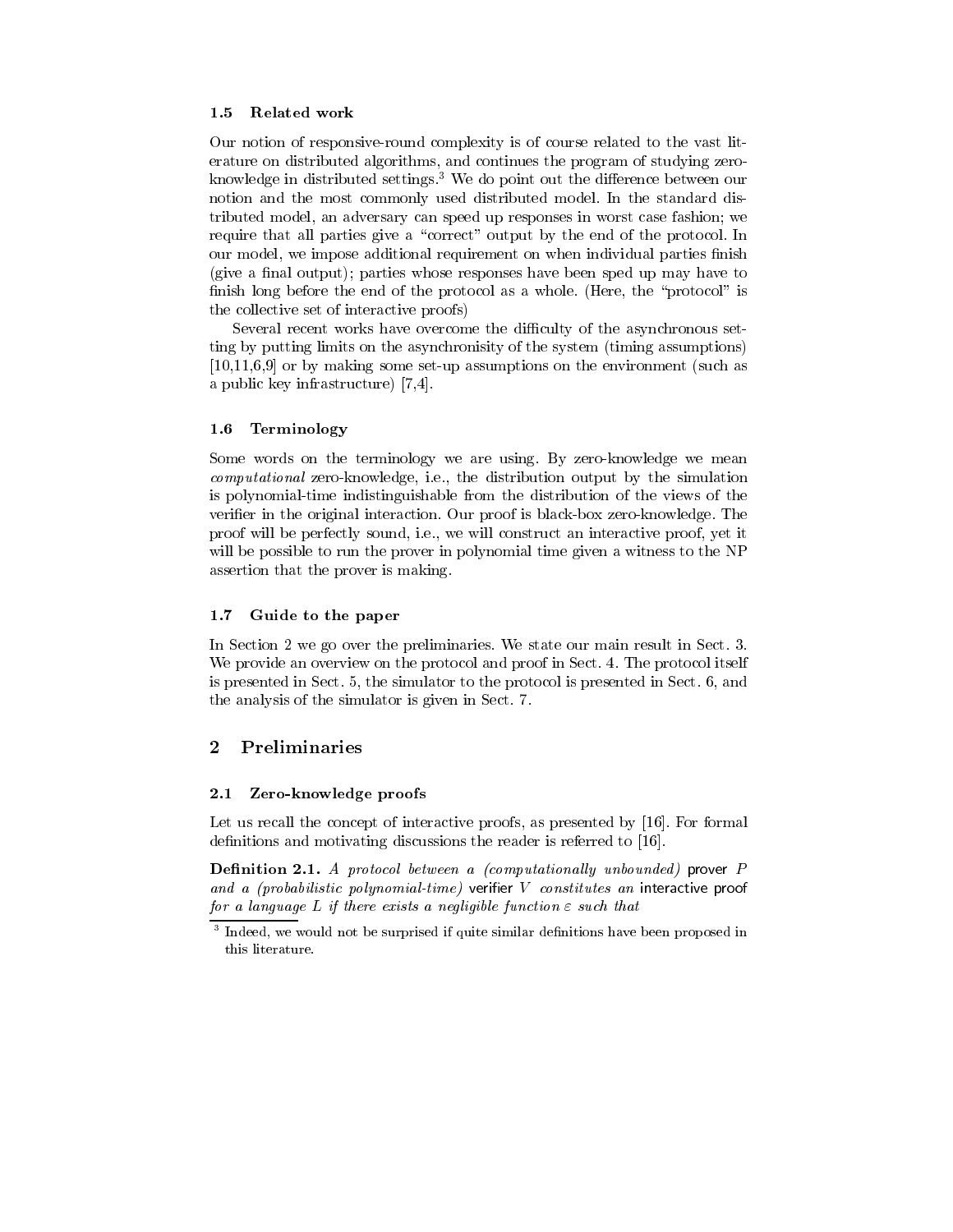- Completeness: If  $x \in L$  then  $Pr[(P, V)(x)$  accepts  $] \geq 1 \varepsilon(|x|)$ .
- Soundness: If  $x \notin L$  then for any prover  $P^*$

$$
Pr[(P^*, V)(x) \text{ accepts}] \leq \varepsilon(|x|).
$$

Brassard, Chaum, and Crépeau [2] introduced a modification of interactive proofs, called *arguments*, in which the prover is also polynomial time bounded. Thus, the soundness property is modified to be guaranteed only for probabilistic polynomial time provers  $P^*$ .

Let  $(P, V)(x)$  denote the random variable that represents V's view of the interaction with  $P$  on common input x. The view contains the verifier's random tape as well as the sequence of messages exchanged between the parties.

We briefly recall the definition of black-box zero-knowledge  $[16,23,15,17]$ . The reader is referred to [17] for more details and motivation.

Definition 2.2. A protocol  $(P, V)$  is computational zero-knowledge (resp., statistical zero-knowledge) over a language L, if there exists an oracle polynomial time machine S (simulator) such that for any polynomial time verifier  $V^*$  and for every  $x \in L$ , the distribution of the random variable  $S^{V^*}(x)$  is polynomially indistinguishable from the distribution of the random variable  $(P, V^*)(x)$  (resp., the statistical difference between  $M(x)$  and  $(P, V)(x)$  is a negligible function in  $|x|$ .

In this paper, we concentrate on blackbox computational zero-knowledge, and use zero-knowledge as shorthand for blackbox computational zero-knowledge.

#### $2.2$ **Bit commitments**

We include a short and informal presentation of commitment schemes. For more details and motivation, see [22]. A commitment scheme involves two parties: The sender and the receiver. These two parties are involved in a protocol which contains two phases. In the first phase the sender commits to a bit, and in the second phase it reveals it. A useful intuition to keep in mind is the "envelope" implementation" of bit commitment. In this implementation, the sender writes a bit on a piece of paper, puts it in an envelope and gives the envelope to the receiver. In a second (later) phase, the reveal phase, the receiver opens the envelope to discover the bit that was committed on. In the actual digital protocol, we cannot use envelopes, but the goal of the cryptographic machinery used, is to simulate this process.

More formally, a commitment scheme consists of two phases. First comes the *commit* phase and then we have the *reveal* phase. We make two security requirements which (loosely speaking) are:

- **Secrecy:** At the end of the *commit phase*, the receiver has no knowledge about the value committed upon.
- **Binding property:** It is infeasible for the sender to pass the commit phase successfully and still have two different values which it may reveal successfully in the reveal phase.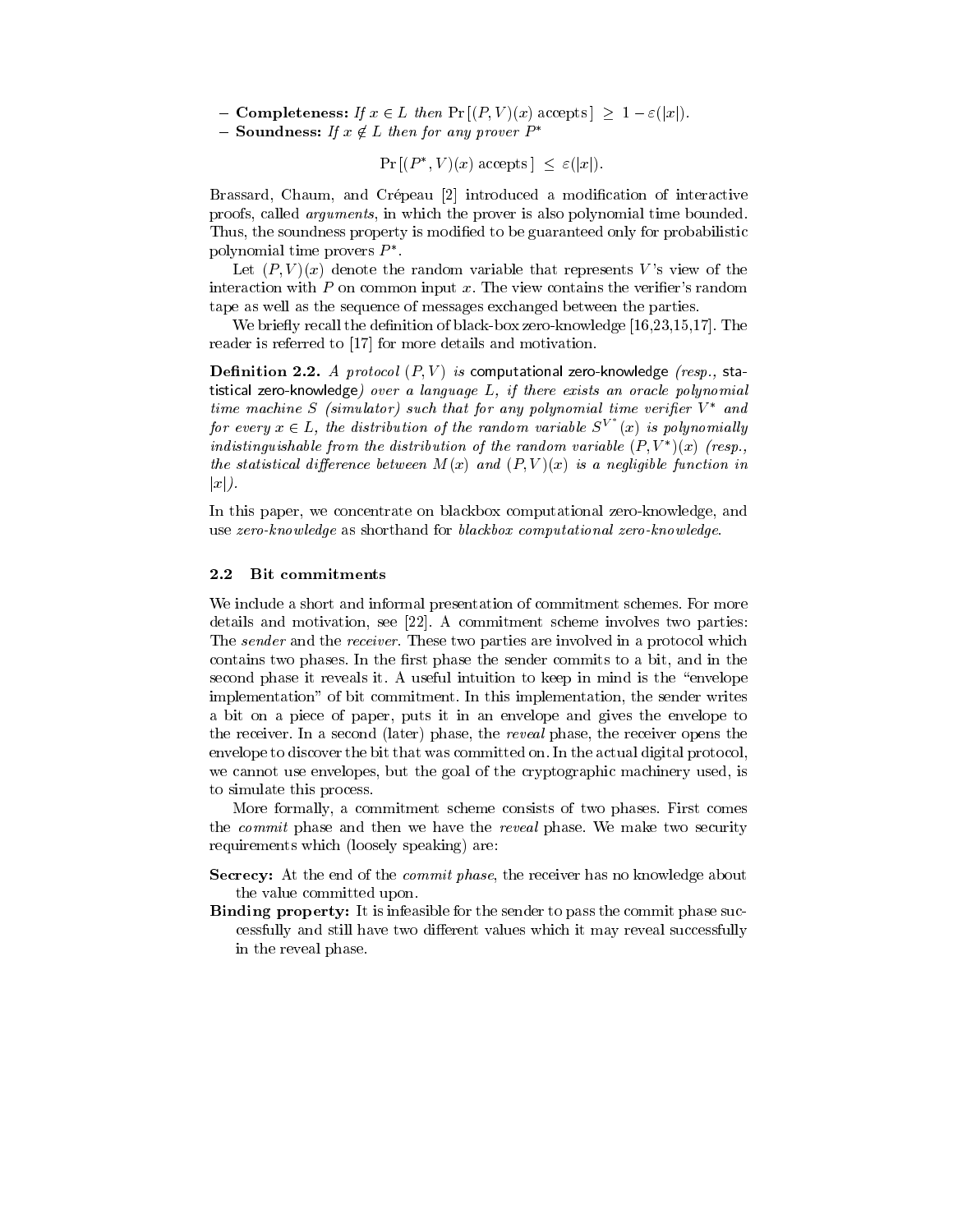Various implementations of commitment schemes are known, each has its advantages in terms of security (i.e., binding for the receiver and secrecy for the receiver), the assumed power of the two parties etc.

Two-round commitment schemes with perfect secrecy can be constructed from any collection of claw-free permutations; see [22]. It is shown in [2] how to commit to bits with statistical security, based on the intractability of certain number-theoretic problems. Dåmgard, Pedersen and Pfitzmann [8] give a protocol for efficiently committing to and revealing strings of bits with statistical security, relying only on the existence of collision-intractable hash functions. This scheme is quite practical and we adopt it for the verifiers in our protocol. For the prover, we use a commitment scheme whose binding is information theoretic and security is computational. Such schemes can be constructed from any one-way function, see [20]. For simplicity, we simply speak of committing to and revealing bits when referring to the protocols of [8] for the verifier and [20] for the prover. We will need to use the properties of the commitment schemes in the concurrent setting.

**Theorem 2.3.** The security of the bit commitments in [20] and [21] holds also in the concurrent setting.

*Proof.* By definition, the binding property must be robust to asynchronous composition. Otherwise, the committer may play a mental game in which his real stand-alone commitment is part of an asynchronous game which he simulates, and then defeat the binding property in the normal stand-alone world.

As for the secrecy, a similar argument may be more complicated, since the receiver cannot simulate the behavior of the committer. Specifically, the committer has some information that the receiver does not have: the value of the committed string, which may be used in the other commitments. However, in our proof, the committer commits on uniformly chosen random strings. (And on nothing else.) Thus, if the committer follows the protocol, then the receiver is able to simulate the rest of the environment and the above argument holds for secrecy as well.  $\Box$ 

#### 2.3 Witness Indistinguishability

Witness indistinguishable proofs were presented in [13]. The motivation was to provide a cryptographic mechanism whose notion of security is similar though weaker than zero-knowledge, it is meaningful and useful for cryptographic protocols, and the security is preserved in an asynchronous composition. A witness indistinguishable proof is a proof for a language in NP such that the prover is using some witness to convince the verifier that the input is in the language, yet, the view of the verifier in case the prover uses witness  $w_1$  or witness  $w_2$ is polynomial time indistinguishable. Thus, the verifier gets no knowledge on which witness was used in the proof. The formal definition follows. For further discussion and motivation the reader is referred to [13].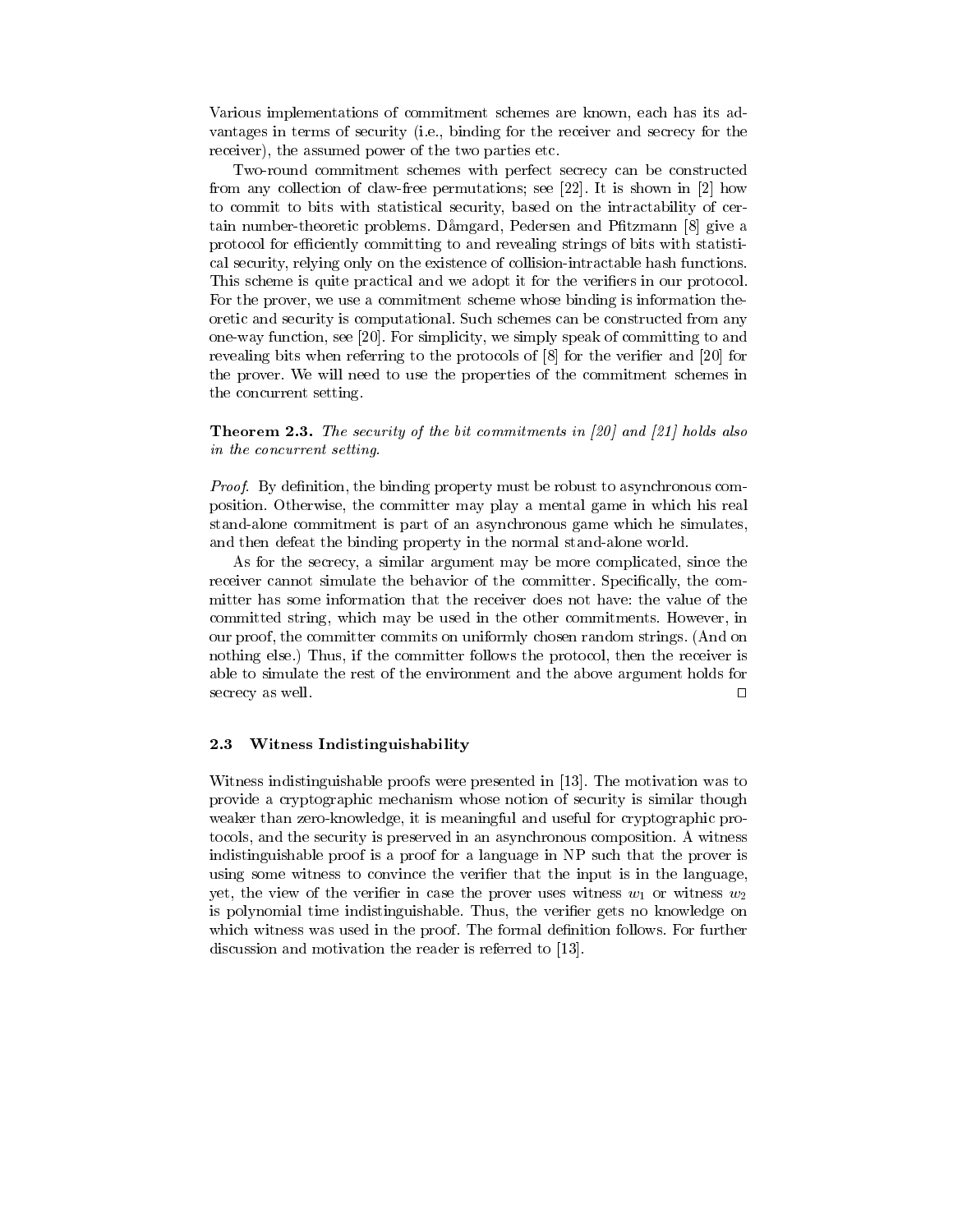#### 2.4 **Blackbox** simulation

The initial definition of zero-knowledge [17] requires that for any probabilistic polynomial time verifier  $\hat{V}$ , a simulator  $S_{\hat{V}}$  exists that simulates  $\hat{V}$ 's view. Oren [23] proposes a seemingly stronger, "better behaved" notion of zero-knowledge, known as black-box zero-knowledge. The basic idea behind black box zero-knowledge is that instead of having a new simulator  $S_{\hat{V}}$  for each possible verifier, we have a single probabilistic polynomial time simulator  $S$  that interacts with each possible  $\hat{V}$ . Furthermore, S is not allowed to examine the internals of  $\hat{V}$ , but must simply look at  $\hat{V}$ 's input/output behavior. That is, it can have conversations with  $\hat{V}$  and use these conversations to generate a simulation of  $\hat{V}$ 's view that is computationally indistinguishable from  $\hat{V}$ 's view of its interaction with P.

For further definitions and motivations the reader is referred to [23]

#### 2.5 Concurrent zero-knowledge

Following [10], we consider a setting in which a polynomial time adversary controls many verifiers simultaneously. The adversary  $A$  takes as input a partial conversation transcript of a prover interacting with several verifiers concurrently, where the transcript includes the local times on the prover's clock when each message was sent or received by the prover. The output of  $A$  will be a tuples of the form  $(V, \alpha, t)$ , indicating that P receives message  $\alpha$  from a verifier V at time t on  $P's$  local clock. The adversary may either output a new tuple as above, or wait for  $P$  to output its next message to one of the verifiers. The time that is written by the adversary in the tuple, must be greater than all times previously used in the system (by messages sent to P or by P). The view of the adversary on input  $x$  in such an interaction (including all messages and times, and the verifiers random tapes) is denoted  $(P, \mathcal{A})(x)$ .

**Definition 2.4.** We say that a proof or argument system  $(P, V)$  for a language L is (computational) concurrent zero-knowledge if there exists a probabilistic polynomial time oracle machine  $S$  (the simulator) such that for any probabilistic polynomial time adversary A, the distributions  $(P, A)(x)$  and  $S^{\mathcal{A}}(x)$  are computational indistinguishable over the strings that belong to the language L.

In what follows, we will usually refer to the adversary  $A$  as the *adversarial verifier*  $V^*$  or just the *verifier*  $V^*$ . All these terms mean the same.

In our setting, the simulator will simulate a predetermined time interval which is polynomial in k. We assume that while rewinding the verifier, the simulator may also set its clock to the required rewound time.

#### $2.6\,$ The complexity parameters

In this paper, we simplify the discussion by using a single security parameter k. Our proof has (in worst case)  $\omega(\log^2 k)$  rounds and it has responsive round complexity  $\omega(\log k)$ . The zero-knowledge simulation is guaranteed for a polynomial (in  $k$ ) number of concurrent proofs. Also, the running time of the protocol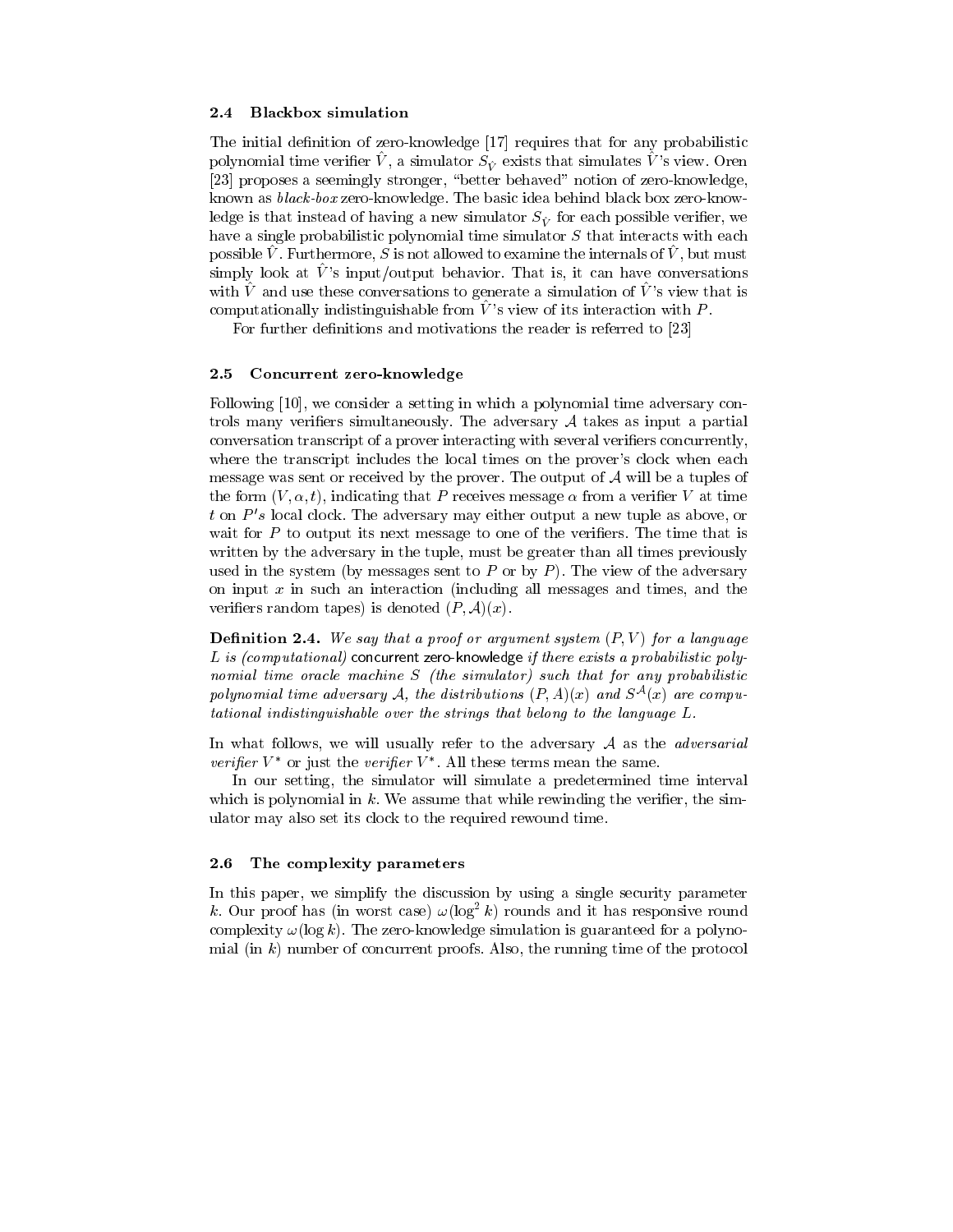is polynomial in  $k$ . We will measure time by the smallest time units that are relevant in this setting. For example, one may think of the time unit as the minimal time a round in the protocol may take. But we may also use a much smaller time unit: the time of a computer cycle. In any of these time units, it holds that the running time of the protocol is polynomial (in  $k$ ).

# $\operatorname{Main}$  result 3

Our main result is the existence of black-box concurrent zero-knowledge interactive proof for all languages in NP with responsive round complexity  $m$  for any m satisfying  $m = \omega(\log k)$ . We state this explicitly in the following theorem.

**Theorem 3.1.** Assume there exist secure two-round commitment schemes with statistical secrecy and secure two-round commitment schemes with statistical binding (such schemes follow from the existence of a family claw-free permutation pairs). Let  $k$  be a complexity parameter bounding the size of the input. The verifier is polynomial time in  $k$ , and the concurrent proof may contain a polynomial (in  $k$ ) number of proofs concurrently. Then there exists a black-box concurrent zero-knowledge interactive proof for all languages in NP, with:

- responsive round complexity  $m(k)$ , for any function  $m(k)$  satisfying  $m(k)$  $\omega(\log k)$ , and
- a worst case round complexity of  $m(k)$   $log k$ .

#### $\overline{\mathbf{4}}$ Overview of protocol and proof

We start with the protocol in [24,18]. We choose the following parameters for this protocol: the preamble consists of m rounds for  $m = \omega(\log k)$  (recall that a round consists of a message sent from the prover to the verifier followed by a response of the verifier). The body of the proof consists of a low error, constant round, auxiliary-input witness-indistinguishable interactive proof for NP in which the prover can be efficient given the witness to the proven assertion. The zero-knowledge protocol of [14] will do.

When a new copy of the protocol is initiated by the verifier, the verifier in the new protocol is associated with a response time which is initially the minimal possible response time, say the time of a computer cycle. When the verifier fails to respond within this time, the time associated with this verifier is doubled and the verifier is notified that it must start again with the doubled time. In this case we say that the verifier has been reset and has gone one level up. This may happen at most  $O(\log k)$  times since at some such level the response time becomes greater than the running time of the adversary, or bigger than the time interval that has to be simulated. The verifiers may be viewed as working in levels of responsiveness. Level *i* contains all verifiers with response time at most  $\beta_i = 2^i$  and greater than  $\beta_{i-1}$ . The prover treats each verifier independently in light of its associated response time or level. For each verifier, the prover delays its answer according to its associated delay  $\beta$  in a manner yet to be discussed.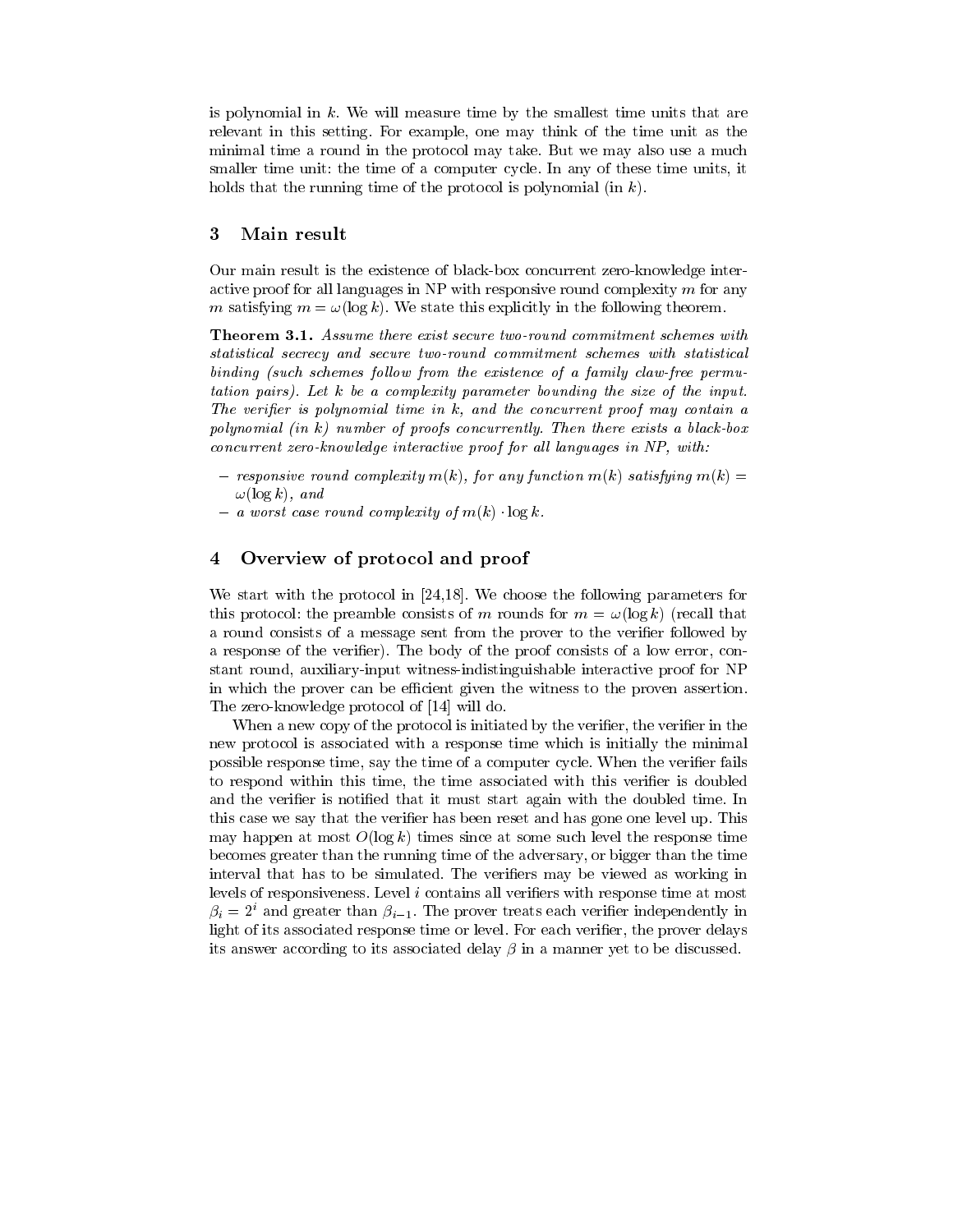The completeness and soundness of the interactive proof hold as in  $[24,18]$ . The worst case number of rounds for this protocol happens when the verifier goes through  $m$  steps in each level and then delays its last message and is reset while going up to the next level. This yields  $m \cdot O(\log k)$  rounds in the worst case. But since each level takes double the time of the previous level, the overall interaction time is dominated by the time of the highest level interaction, and is  $O(m)$ .

It remains to prove that the interactive proof is zero-knowledge. The delays imposed by the prover are similar to those suggested in [10]. Thus, simulating all protocols at the same level becomes possible in a way similar to that in [10]. In fact, these verifiers may be viewed as adhering to timing constraints. The delay imposed by the prover are not more than twice  $\beta_i$  for a verifier in level i and thus, do not increase the protocol time too much. It remains to show that rewinding protocols at higher levels do not force too many rewinding at lower levels. This is obtained with some care in the setting of the prover delays and by the fact that there are at most a logarithmic number of levels.

The reason we need a logarithmic number of rounds and cannot do with a constant number of rounds for each level as in [10] is the relation between the various levels. We allow ourselves one rewind only to any interval we wish to rewind. Any other constant will do, but rewinding a super-constant number of times (or polynomial as in  $[10]$ ) will make the overall simulation time superpolynomial. Note also that this is an inherent problem since the lower bound in [5] uses verifiers that in each specific copy of the proof do not modify their response time. Thus the lower bound holds also for responsive round complexity and we cannot do with asymptotically less than  $\log k / \log \log(k)$  responsive round complexity.

# $\overline{5}$ The zero-knowledge protocol

We start by presenting the protocol. It consists of a preamble of  $m$  rounds where m is any function satisfying  $m = \omega(\log k)$  and a body consisting of a (not concurrent) constant round zero-knowledge proof. If this were the full picture, we would get that the overall number of rounds is dominated by  $m$  and is thus almost logarithmic. However, we sometimes let the prover say "RESET". This happens only during the preamble, and is caused by a long delay in the verifier response. When such a delay occurs, the protocol starts from the beginning with a delay parameter doubled. At this point we say the the proof has gone up one *level*. Generally a proof is at level  $i$  if it has gone through  $i$  resets.

To see that the overall round complexity is  $m \cdot O(\log k)$  it is enough to note that the maximum number of resets is logarithmic. This is true since the delay can only be doubled a logarithmic number of times. The logarithm is in the length of the simulated period. We denote this length by  $\Delta$  and measure it in units of  $\beta_0$ , i.e., the time of a computer cycle. In Figure 1 we describe the protocol. This is the protocol presented in  $[24,18]$  enhanced with time monitoring and possible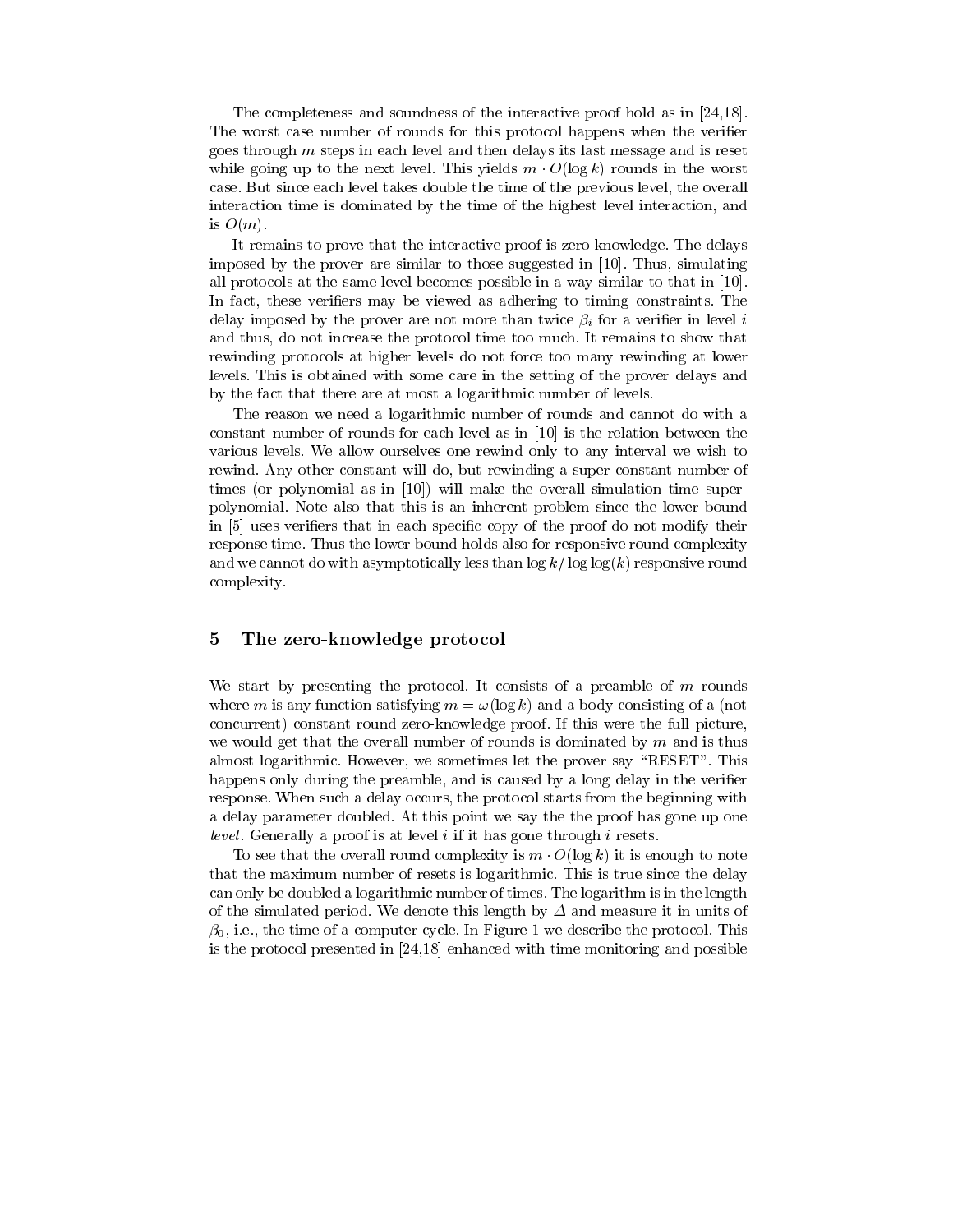| $Step V-0$          | $V \rightarrow P$ : V Selects m strings, $v_1, \ldots, v_m \in \{0,1\}^n$ uniformly and inde-<br>pendently at random, and send Commit $(v_1), \ldots,$ Commit $(v_m)$ to the<br>prover.                                                                         |
|---------------------|-----------------------------------------------------------------------------------------------------------------------------------------------------------------------------------------------------------------------------------------------------------------|
| Step P-1:           | $P \rightarrow V$ : Send Commit $(p_1)$ exactly T after the Step V-0 message was<br>sent.                                                                                                                                                                       |
| $Step V-1$ :        | $V \rightarrow P$ : Reveal $v_1$ .                                                                                                                                                                                                                              |
| Step $P_j$ :        | P $\rightarrow$ V: If V's message from Step V- $(j - 1)$ was received more than T<br>time units after P's message from Step $P-(j-1)$ was sent then goto<br>RESET. Else, send Commit $(p_j)$ exactly 2T time units after P's round<br>$(j-1)$ message was sent. |
| Step $V-j$ :        | $V \rightarrow P$ : Reveal $v_j$ .                                                                                                                                                                                                                              |
| Step P $m$          | V $\rightarrow$ P: If V's message from Step V $(m-1)$ was received more than T<br>time units after P's message from Step $P-(m-1)$ was sent then goto<br>RESET. Else, send Commit $(p_j)$ exactly 2T time units after P's round<br>$(j-1)$ .                    |
|                     | Step V-m: $V \rightarrow P$ : Reveal $v_m$ .                                                                                                                                                                                                                    |
|                     | Proof body: P waits T time units and then proves to V in zero-knowledge that $x \in L$<br>or that $\exists i, 1 \leq i \leq m$ , such that $p_i = v_i$ .<br>(No delays or time monitoring is used during the course of this proof.)                             |
| End of proof        |                                                                                                                                                                                                                                                                 |
| RESET:              |                                                                                                                                                                                                                                                                 |
| $P \rightarrow V$ : | A reset message with parameter $2T$ . Both P and V continue by setting<br>$T = 2T$ and starting the protocol from Step V-0 again.                                                                                                                               |

Fig. 1. The protocol

resets. All commitments from the verifier to the prover are statistically secret and all commitments from the prover to the verifier are statistically binding.

Theorem 5.1. If the zero-knowledge proof used in the body of the protocol has completeness error  $\epsilon_c$  and soundness error  $\epsilon_s$  then our interactive proof as in Fig. 1 has completeness error  $\epsilon_c$  and soundness error at most  $\varepsilon_s + \varepsilon$  for some negligible fraction  $\varepsilon$ .

Proof. Clearly, the completeness error cannot increase. As for the soundness, the prover may gain extra strength by managing to set  $p_i = v_i$  for some  $1 \le i \le m$ . However, since the verifier is using statistically hiding commitment scheme this may happen with negligible probability only, and we are done.  $\Box$ 

**Lemma 5.2.** The protocol has responsive round complexity 5m.

*Proof.* We show that it holds for the preamble. The additional constant number of rounds in the body of the proof cannot increase the responsive round complexity since the prover answers with no delays at that stage of the protocol.

Consider a proof that ended the preamble at level  $\ell$ , i.e., had  $\ell$  resets. (We will discuss later the case that the preamble has not ended at all within the time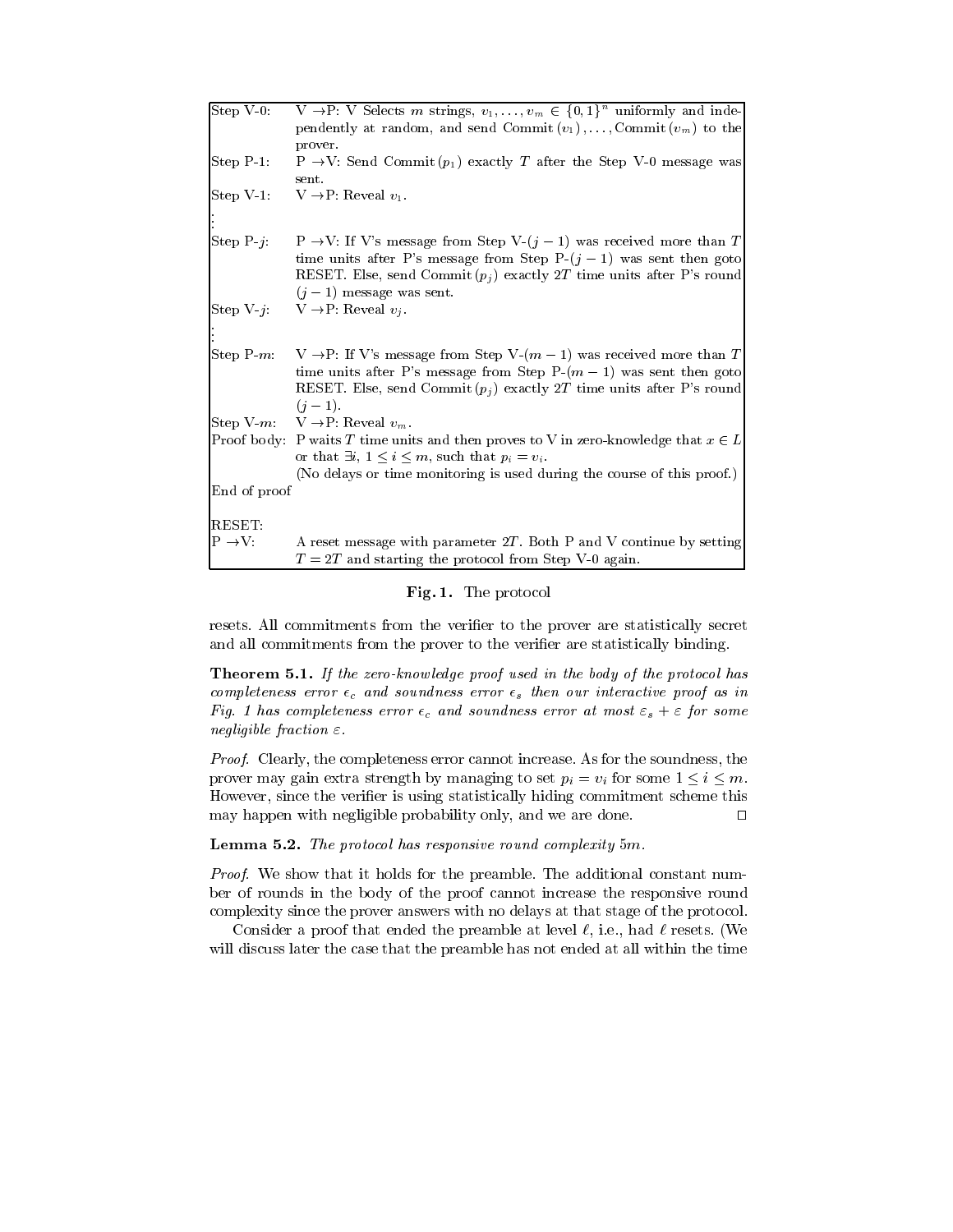$\Delta$ .) If  $\ell = 0$  then the proof had m rounds, the length of each equals the minimum possible response time, that was actually matched by the verifier. Otherwise, we have  $\ell \neq 0$ . The proof was last reset at level  $\ell - 1$  which means that the verifier did not respond within time  $\beta_{\ell-1} = 2^{\ell-1} = \frac{1}{2}\beta_{\ell}$ . Thus the response-time of the verifier is at least  $\beta_{\ell-1}$ . We now compute the overall communication time and show that it is smaller than  $5m \cdot \beta_{\ell-1}$ .

At each of the levels  $i = 1, 2, ..., \ell - 1$  the protocol ran for at most m rounds. At level  $\ell$  we assume it finished the preamble and thus had m rounds. Summing over all the communication times during the preamble we get that the communication time is bounded by

$$
\sum_{i=1}^{\ell} m \cdot \beta_i = m \cdot \sum_{i=1}^{\ell} 2^i \leq m \cdot 2^{i+1} = 4 \cdot m \cdot \beta_{\ell-1}.
$$

We bound the additional communication time of the proof body by  $m\beta_{\ell-1}$ . This is correct for the constant round body if the verifier does not pose a delay longer than  $\beta_{\ell-1}$ ; if it does, the responsive round complexity may only decrease.

Last, we deal with the case that the verifier does not finish. We assume that the simulation time  $\Delta$  is much larger than the running time of the adversarial verifier. Thus, a particular verifier that has not yet responded will never respond and its responsive round complexity is much better than  $5m$ .  $\Box$ 

We next show that the protocol is concurrent zero-knowledge, by presenting a simulator for the concurrent interaction.

# 6 The simulator

We present a black box simulation of the above protocol. We assume the worst, i.e., that there is one adversary that controls all verifiers (whose number is polynomial in  $k$ ). This adversary deviates from the protocol as it wishes and is limited only by being a polynomial time machine. The simulator interacts with this adversary (or with these verifiers) and its goal is to produce a transcript distribution which is indistinguishable from the real interaction between the adversary and the original prover  $P$ . Note that each message in the transcript is associated with a time telling when it is produced after the beginning of the interaction.

The simulator simulates the body of the proof simply by playing the real prover. The reason it may do that is that it rewinds each of the verifiers so that it manages to get a round i in which  $p_i = v_i$ . After that we say that this particular copy of the proof has been "solved", or that this particular verifier has been *neutralized*. Our goal is to ensure that there will be enough rewinding so that all proofs will be solved, while taking care that the rewinding does not exceed polynomial time.

The difficulty in the construction and in describing the simulator lies in the rewinding schedule. Other than that the operation of the simulator is quite simple. The simulator runs the adversary on a randomly chosen random string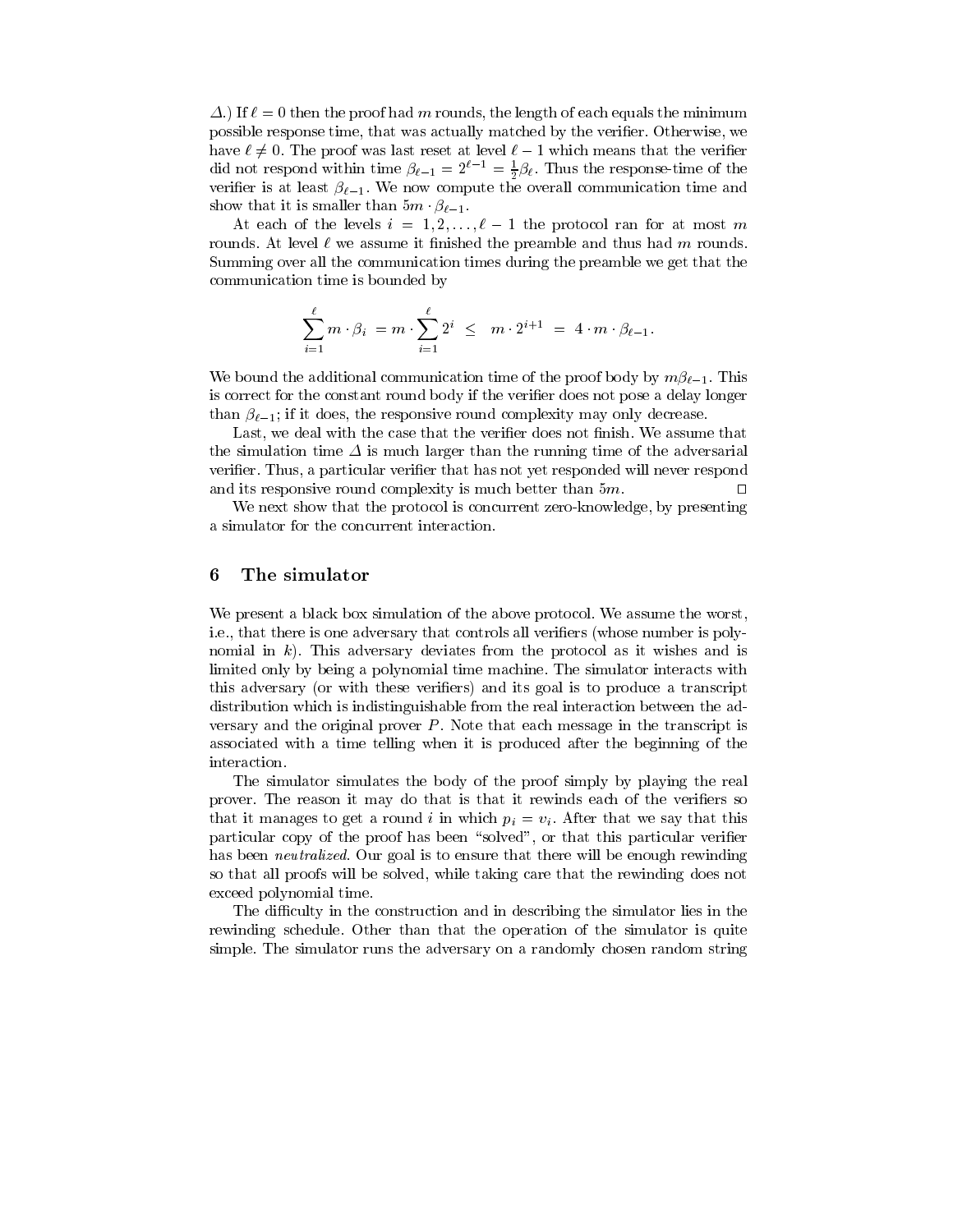while performing all rewinds in the rewind schedule. The simulator breaks the entire sequence of time steps into sections. Each section is simulated twice by the simulator. The first run is used to obtain information, and the second run is used to produce the actual output transcript. During simulation of each such section, the simulator recursively divides it into smaller subsections.

During the first time a section is simulated, the simulator records the strings revealed by the verifiers during this run. Then, while running the second run of the rewind, the simulator solves all proofs that may be solved by setting  $p_i$ to equal  $v_i$  for known values of  $v_i$ 's. The second run of the section is used to produce the transcript obtained thus far. When a body of a proof arrives, if the proof has been solved, then the simulator acts as the prover while proving the existence of i such that  $p_i = v_i$  (the simulator has a witness to this fact). If the proof has not been solved, the simulation aborts and declares failure.

We will show that the probability that any of the proofs remains unsolved is negligible. Thus, the simulator rarely fails. When it does not fail, its output will be indistinguishable from the real interaction. One difference between the simulated transcripts and the real ones is in the preambles: in the simulation there is an i with  $p_i = v_i$ . But by the secrecy of the commitment schemes this difference cannot be detected by a polynomial-time bounded machine. Note that these strings are never revealed, avoiding difficulties arising when partial subsets are revealed. The second difference is in the witness used in the bodies of the proofs. However, a zero-knowledge proof is witness indistinguishable. This property is preserved in a concurrent setting and is thus indistinguishable by a polynomial time distinguisher.

It remains to show that there exists a rewinding schedule by which the simulator is efficient and still all proofs are solved with overwhelming probability.

#### $6.1$ The rewinding schedule

The schedule of the rewinds is given as a pseudo-code in Fig. 2 and is illustrated in Fig. 3.

The X axis represents the time (as viewed by the verifiers or listed in the output transcript produced by the simulator), and the numbers in the graph represent the X coordinate (=the time) of an event. The Y axis represents the order of events of the simulator itself. The advances of the simulation are shown as thick arrows, whereas the rewinds are shown as thin backward arrow.

In the example of Fig. 3 the top-level run has exactly two recursive sections. At the top level this is not always the case, but in any other level the recursion is invoked exactly twice. The top level of this run is  $log\Delta$  (all logarithms are base 2), where  $\Delta$  is the length of the interval we simulate. In the example  $\Delta = 4$ and the top level is 2. The first section starts at the beginning and ends when the simulator advances from 1 to 2 after the after the seventh rewind (the second  $(1 \leftarrow 3)$ ). The second section begins in the advancement from 2 to 4 and ends at the end of the simulation.

During the run of the top-level sections there are also rewinds of lower levels. In this example there is only one lower level: level 1. For each rewind of level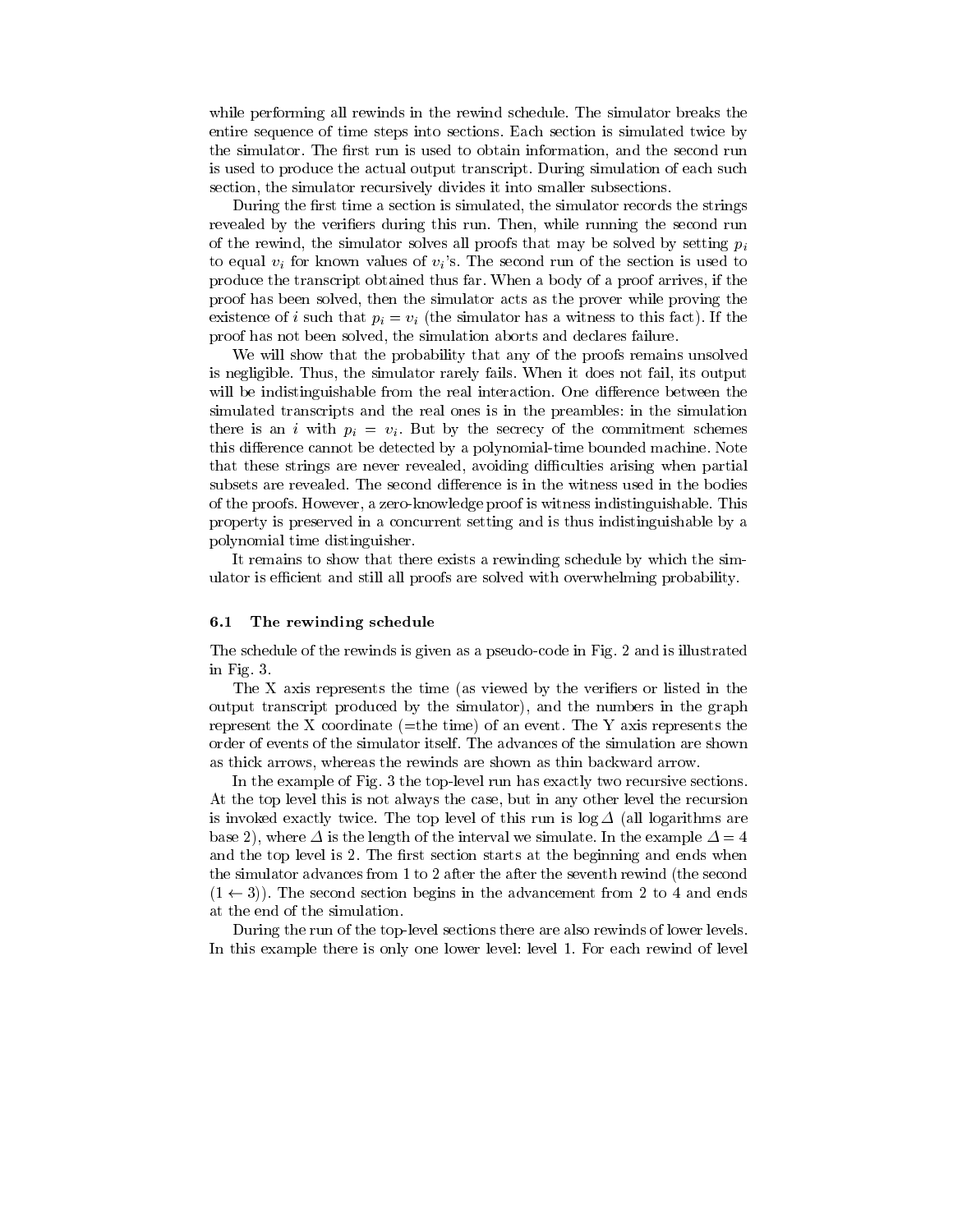$\vert 0: \rangle$  // Recall that  $\Delta$  is the overall simulation time interval. 1: top\_level =  $log(\Delta)$  $2:$ // This is a recursive algorithm. Top-level call follows:  $3 -$ 4:  $simul(0, \Delta, top-level)$ output transcript 5.  $6:$  $//$  Definition of recursive function:  $7:$  $simul$ (location, length, level)  $8<sup>1</sup>$  $\beta = 2^{\text{level}}$  $9 -$ 10: if  $(\text{level} < 1)$ // here comes the simulation of interaction with  $V^*$  for time interval length  $11:$ 12. return  $else$ 13. // recursively run lower-level simulations 14: **for** i = 0 to  $\frac{length}{\beta}$  - 1 15. 16.  $simul(location + i \beta, \beta, level-1)$ 17.  $simul(location + (i+1) \beta, \beta, level-1)$  $18.$ rewind\_to\_location(location + i  $\beta$ ) 19.  $simul(location + i \beta, \beta, level-1)$  $20:$ end for  $21:$ end if

Fig. 2. Description of the Rewinding Schedule

 $\ell$  there are 6 rewinds of level  $\ell-1$  (4 before the actual level- $\ell$  rewind, and two after it). Thus before the first level-2 rewind  $((0 \leftarrow 4))$  there are 4 level-1 rewinds  $((0 \leftarrow 2), (1 \leftarrow 3), (2 \leftarrow 4)$  and  $(3 \leftarrow 5))$  and more two after it  $((0 \leftarrow 2)$ and  $(1 \leftarrow 3)$ ).

Note that the rewinding schedule does not depend on the schedule of proofs as determined by the adversarial verifier. It may be the case that no proof ran and the simulator would still behave the same. The rewinding schedule depends on the time only.<sup>4</sup>

# $6.2$ The effects of the rewinds

Each proof may start its *i*-th level run in an arbitrary point in time. However, by the delay of  $\beta_i$  imposed by the prover, they all have the same look during the preamble: The prover sends a message, then the verifier responds within time  $\beta_i$  and then the prover sends its next message exactly  $2\beta_i$  time units after its

 $^4$  We remark that one may obtain better efficiency by checking if the rewind is helpful to the simulation and avoid rewinding it it's not. Even if one does not try to check the messages, a scrutiny of the schedule may lead to other improvements. However all we care about is that the simulation is polynomial time and this is guaranteed by our simple non-optimized simulation procedure.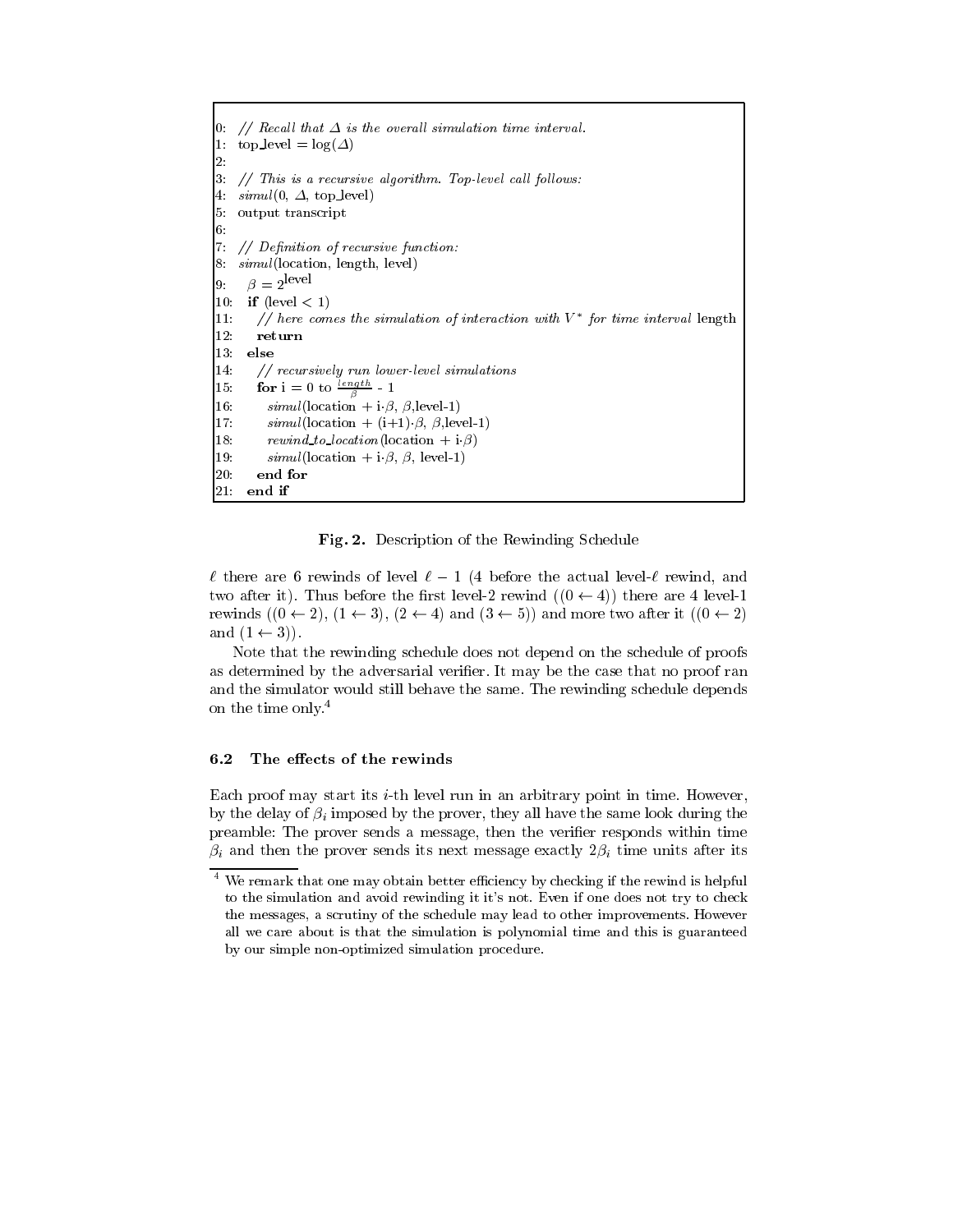

Fig. 3. The rewind schedule of two rounds of level 2

previous message. Thus, the time between two prover messages is always  $2\beta_i$ and the response time of the verifier is less than  $\beta_i$ .

A rewind operation at level i that makes the simulator run the interval  $(T, T +$  $2\beta_i$ ) twice is meant to solve all proofs of level i in which the verifier sent a preamble message "Reveal  $v_{\ell}$ " (for some  $1 < \ell \leq m$ ) in response to a prover message that was sent in-between the times T and  $T + \beta_i$ . Note that in this case the verifier must respond before  $T + 2\beta_i$  and thus simulator has learned the value of  $v_{\ell}$ . Since  $p_{\ell}$  is still within the rewind. The simulator may modify the commitment on  $p_{\ell}$  in the second run of the rewind and commit on  $p_{\ell} = v_{\ell}$ . For example, the rewind  $(0 \leftarrow 4)$  may solve proofs that run in the top level and whose prover has sent a message between the times 0 and 2.

Had this always worked, we wouldn't need so many preamble rounds. A couple of them would have been enough. However, here is what may go wrong: the verifier may delay its answer in the first run of the rewind interval, thus getting a reset message from the prover (simulator), yet, in the second run, provide an answer in time. In this case, the simulator would not know the value of  $v_{\ell}$  in the second run since it was not exposed in the first run. The second run is the one that prevails and written to the final transcript. Thus, solving the proof in this round of the preamble fails in this case. In Sect. 7 below, we argue that this happens with constant probability in each round and with negligible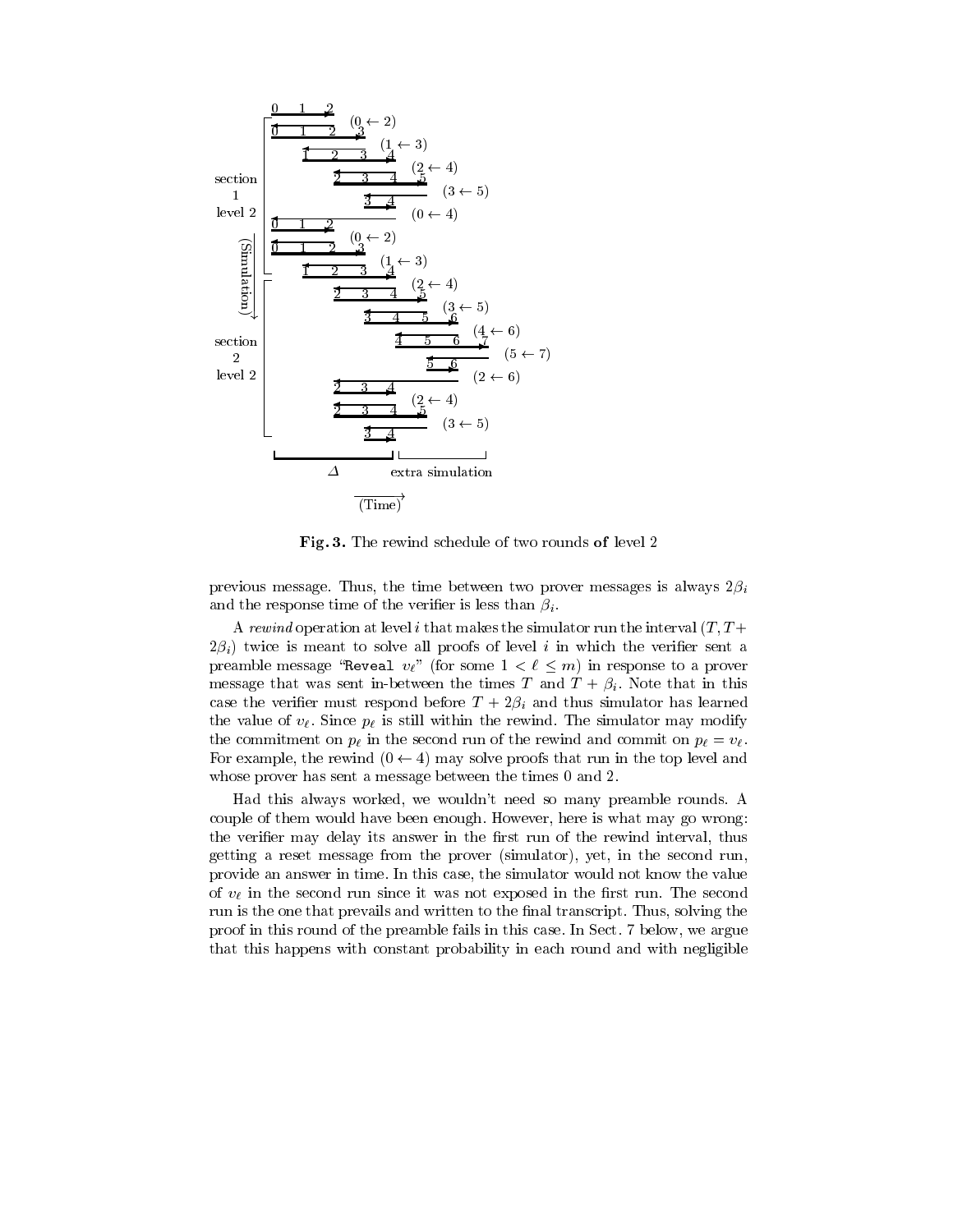probability in all the m rounds of the preamble. Note that setting  $p_{\ell} = v_{\ell}$  in any one of the rounds suffices to solve the proof.

It remains to analyze the probability that the simulator succeeds in solving each of the proofs (before getting to the proof body) and to verify that the rewinding schedule results in a polynomial time simulator. This analysis is provided in the following section.

# $\overline{7}$ Analysis of the Simulator

## $7.1$ Efficiency

We start by showing that the rewinding schedule of Section 6.1 results in a polynomial time simulator. Note that each step of the simulation, *i.e.*, committing on strings, revealing them, and playing the prover in the proof-body are all polynomial time. Thus, if the rewinding is polynomial time, we get that the whole algorithm is efficient. We will actually show that the number of rewinds is polynomial. Since each rewind time is polynomial this is enough.

**Lemma 7.1.** The overall number of rewinds during the simulation run on time interval  $\Delta$  is at most  $\Delta^3$ .

*Proof.* We use the recursive description of the rewinding schedule as in Figure 2. Consider a run of a time interval t at level  $\ell$ . Using the notation of Figure 2 this is a run of  $simul(location, t, l)$ . Note that the number of rewinds is independent of the location. Thus, we denote the number of rewinds in this run by  $X(t, \ell)$ . In a run of t time units at level  $\ell$  there are  $\frac{t}{\beta_{\ell}}$  iterations of the main loop of the *simul* procedure. In each iteration there is a level- $\ell$  rewind and 3 calls to  $simul(\cdot,\beta_{\ell},\ell-1)$  are performed (recall that  $\beta_{\ell}=2^{\ell}$ ). Thus,

$$
X(t,\ell) \leq \frac{t}{\beta_{\ell}} \cdot (1+3 \cdot X(2\beta_{\ell-1},\ell-1)).
$$

This recursion inequality gives the bound:  $X(t, \ell) \leq \frac{t}{\beta_{\ell}} \cdot 7^{\ell-1}$ . At the top level,  $t = \Delta, \ell = \log \Delta$ , and we obtain

$$
\frac{t}{\beta_{\ell}} \cdot 7^{\ell-1} = \frac{\Delta}{2^{\log \Delta}} \cdot 7^{\log \Delta} = 7^{\log \Delta} \le \Delta^3,
$$

as required.

#### $7.2$ Indistinguishability

We show that no polynomial-time algorithm can distinguish the output of the simulator from  $V^*$ 's view of its interaction with the original prover, P.

Assume, first, that the simulator always manages to solve all proofs before getting to the bodies of the proofs. We show later that this assumption holds with overwhelming probability.

 $\Box$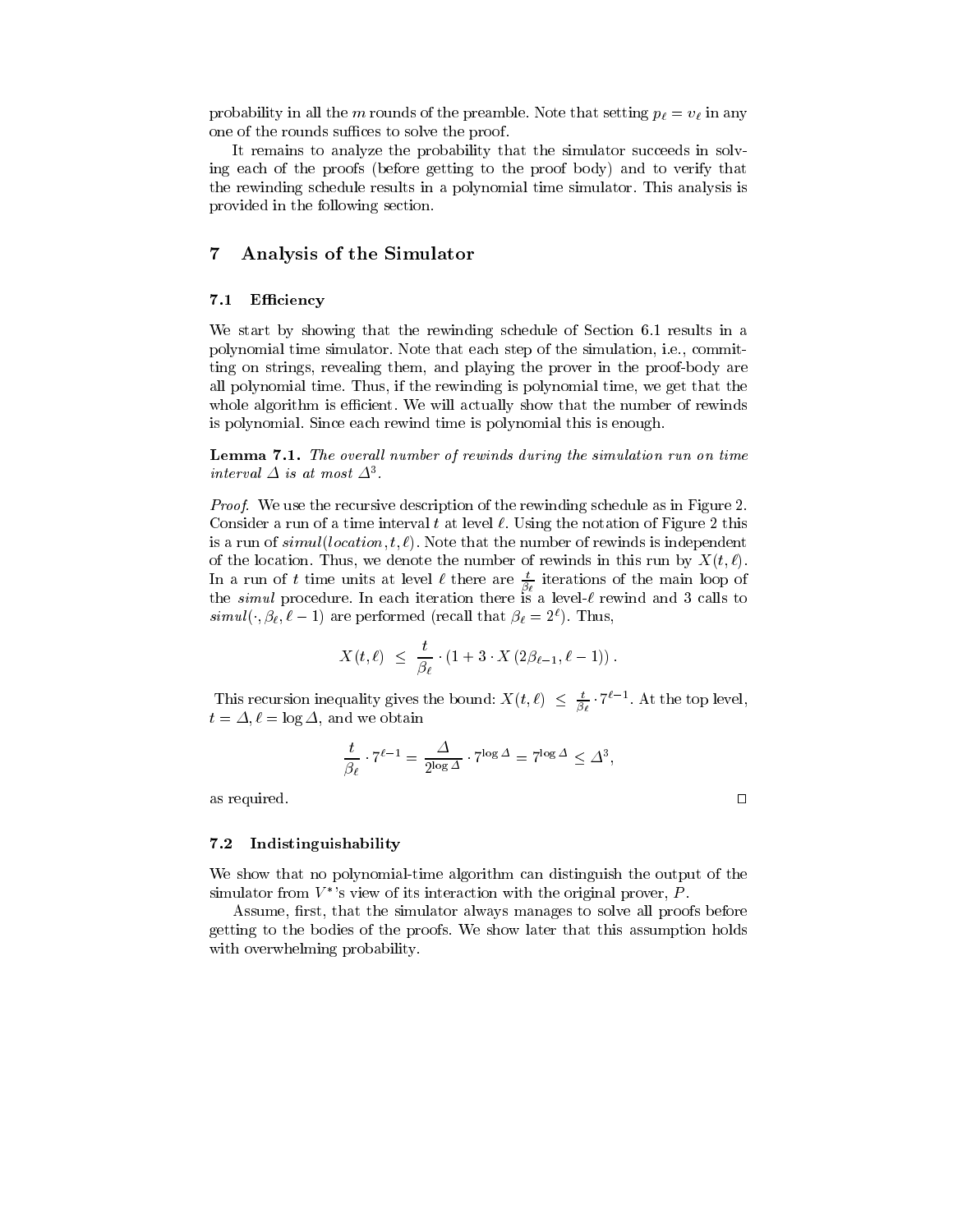We separate the discussion of the preambles and the proof bodies. The difference in the *preambles* is that in the simulation one or more of the rounds has  $p_i = v_i$ . In the real interaction, this seldom happens. The difference in the bodies is that the simulator always proves that " $\exists i$  such that  $p_i = v_i$ " whereas the original prover (almost) always proves that  $x \in L$ .

The prover never opens its commitments on the  $p_i$ 's. By the secrecy of the commitment scheme, a polynomial time distinguisher cannot tell between preambles generated by the simulators and real preambles. Since this is the case, the adversarial verifier itself cannot distinguish between the first and the second runs of a rewind. We will use this fact to show that the simulator solves all proofs with high probability.

Finally, the *proof bodies* are witness indistinguishable. By [13] this property holds also in the concurrent setting. Thus, an efficient distinguisher cannot tell between using a witness to " $\exists i$  such that  $p_i = v_i$ " and using a witness to " $x \in L$ " and we are done.

It remains to show that the simulator may fail to solve one of the proofs only with negligible probability. We first argue (in Claim 7.1) that for each proof, each round of its preamble that appears in its final level is rewound. We then argue (in Claim 7.2) that a rewind of such a round does not solve the proof with probability at most  $1/3$ . Since all rewinds are rewound independently, and since solving the proof in one of them is enough, and since there are  $m =$  $\omega(\log k)$  such rewinds before the body of the proof, we get that the proof remains unsolved with probability  $(1/3)^m$ , which is negligible. Any of the proofs may be run a polynomial number of times by the simulator (since intervals are rewound) and there are a polynomial number of proofs. By the summation bound, the probability that any of these proofs is not solved by the end of the preamble remains negligible.

**Claim 7.1.** If a proof preamble terminates at level  $\ell$ , then each of its m rounds at level  $\ell$  is rewound.

**Proof Sketch:** By the delays posed by the prover, each round takes exactly  $2\beta_{\ell}$ time units. For a rewind  $(T \leftarrow T + 2\beta_{\ell})$  to properly rewind a proof round, both the prover's message and the verifier's message have to be within the interval  $(T, T + 2\beta_{\ell}).$ 

By the requirement of the  $\ell$ -th level, the answer of the verifier must arrive within  $\beta_{\ell}$ . Thus if the prover has sent  $Commit(p_i)$  at the interval  $(T, T + \beta_{\ell})$ , it is guaranteed that the verifier's reply (Reveal  $v_i$ ) will arrive within the rewind interval, and that the next prover message will be sent after the rewind interval ends. Thus the round will be properly rewound by a rewind  $(T \leftarrow T + 2\beta_{\ell})$ .

It remains to show that any message that the prover sends on level  $\ell$  has an associated level- $\ell$  rewind. Details are omitted.  $\Box$ 

**Claim 7.2.** If in a proof  $\Pi$  at level  $\ell$  the prover's message for round i is sent at time T, then a rewind  $(T' \leftarrow T' + 2\beta_{\ell})$ , where  $0 \leq T' - T < \beta_{\ell}$ , solves  $\Pi$  in this rewind with probability at least  $2/3$ .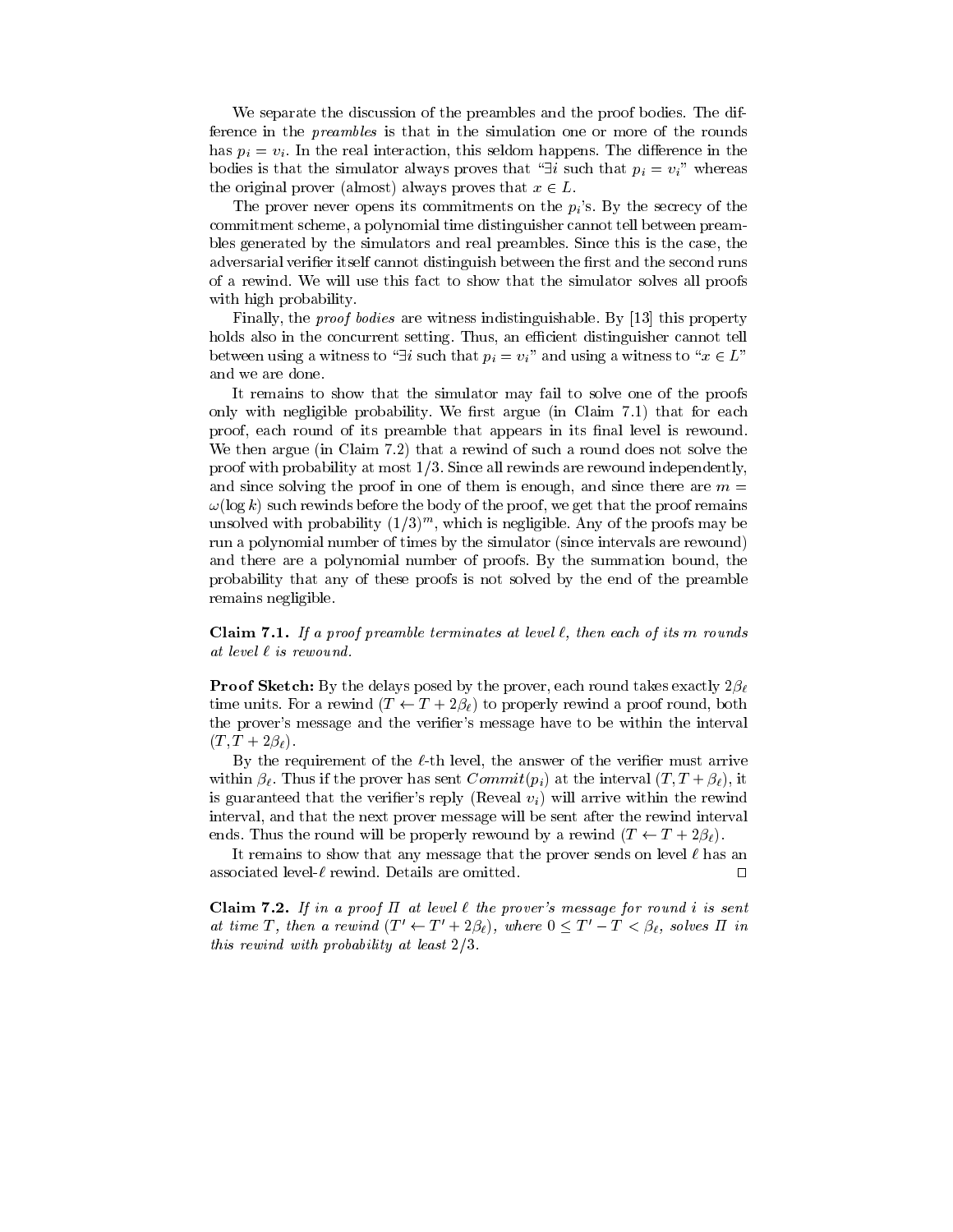*Proof.* If the verifier answers in time during both runs of the rewind then the proof is solved: the first run reveals the value  $v_i$  (for round j of the proof) and in the second run of the rewind the prover may commit on a modified  $p_i = v_i$ . Note that the verifier cannot modify  $v_j$ , except with negligible probability, since it is committed to this value as of the first round of the proof  $\Pi$ . If the verifier does not answer in the second run of the rewind, then it is actually reset into level  $\ell + 1$  and this proof does not need to be solved at level  $\ell$ . The only bad case is when the verifier delays its answer in the first run, but does not delay it in the second run of the rewind. In this case, the simulator does not learn the value of  $v_j$  in the first run and thus, cannot set  $p_j = v_j$  in the second run.

What is the probability of this bad incident? Since the prover commits to  $p_i$ , the verifier cannot tell if  $p_i = v_i$ , it cannot tell between the first and second run, except with negligible probability in which the secrecy of the commitment scheme fails. Suppose the verifier delays it's message beyond  $\beta_{\ell}$  with probability p at the first run. It then delays its message with probability at least  $p-\varepsilon$  for some negligible fraction  $\varepsilon$  in the second run. The probability that the simulator does not solve the proof is thus at most  $p \cdot (1 - p + \varepsilon) \leq 1/4 + \varepsilon \leq 1/3$ , and we are done.  $\Box$ 

# References

- 1. Boaz Barak: How to Go Beyond The Black-Box Simulation Barrier. To appear in IEEE, Proceedings of the 41st Annual Symposium on Foundations of Computer *Science*, October, 2001.
- 2. Brassard, G., Chaum, D., Crépeau, C.: Minimum disclosure proofs of knowledge. JCSS 37 (1988) 156-189
- 3. Canetti, R., Goldreich, O., Goldwasser, S., Micali, S.: Resettable zero-knowledge. Record 99-22, Theory of Cryptography Library (1999) received October 25th, 1999. Supercedes Theory of Cryptography Library Record 99-15.
- 4. Canetti, R., Goldreich, O., Goldwasser, S., Micali, S.: Resettable zero-knowledge (extended abstract). In ACM, ed.: Proceedings of the thirty second annual ACM Symposium on Theory of Computing: Portland, Oregon, May 21–23, [2000], New York, NY, USA, ACM Press (2000) 235-244 see also [3].
- 5. Canetti, R., Kilian, J., Petrank, E., Rosen, A.: Concurrent zero-knowledge requires  $\Omega(\log n)$  rounds. In: Proceedings of the thirty third annual ACM Symposium on Theory of Computing, ACM Press (2001)
- 6. Crescenzo, G.D., Ostrovsky, R.: On concurrent zero-knowledge with preprocessing. In Wiener, M., ed.: Advances in Cryptology - CRYPTO ' 99. Lecture Notes in Computer Science, International Association for Cryptologic Research, Springer-Verlag, Berlin Germany (1999) 485-502
- 7. Damgård, I.B.: Efficient concurrent zero-knowledge in the auxiliary string model. In Preneel, B., ed.: Advances in Cryptology - EUROCRYPT ' 2000. Lecture Notes in Computer Science, Brugge, Belgium, Springer-Verlag, Berlin Germany (2000)  $418 - 430$
- 8. Damgård, Pedersen, T.P., Pfitzmann, B.: On the existence of statistically hiding bit commitment schemes and fail-stop signatures. In Stinson, D.R., ed.: Proc. CRYPTO 93, Springer (1994) 250-265 Lecture Notes in Computer Science No. 773.